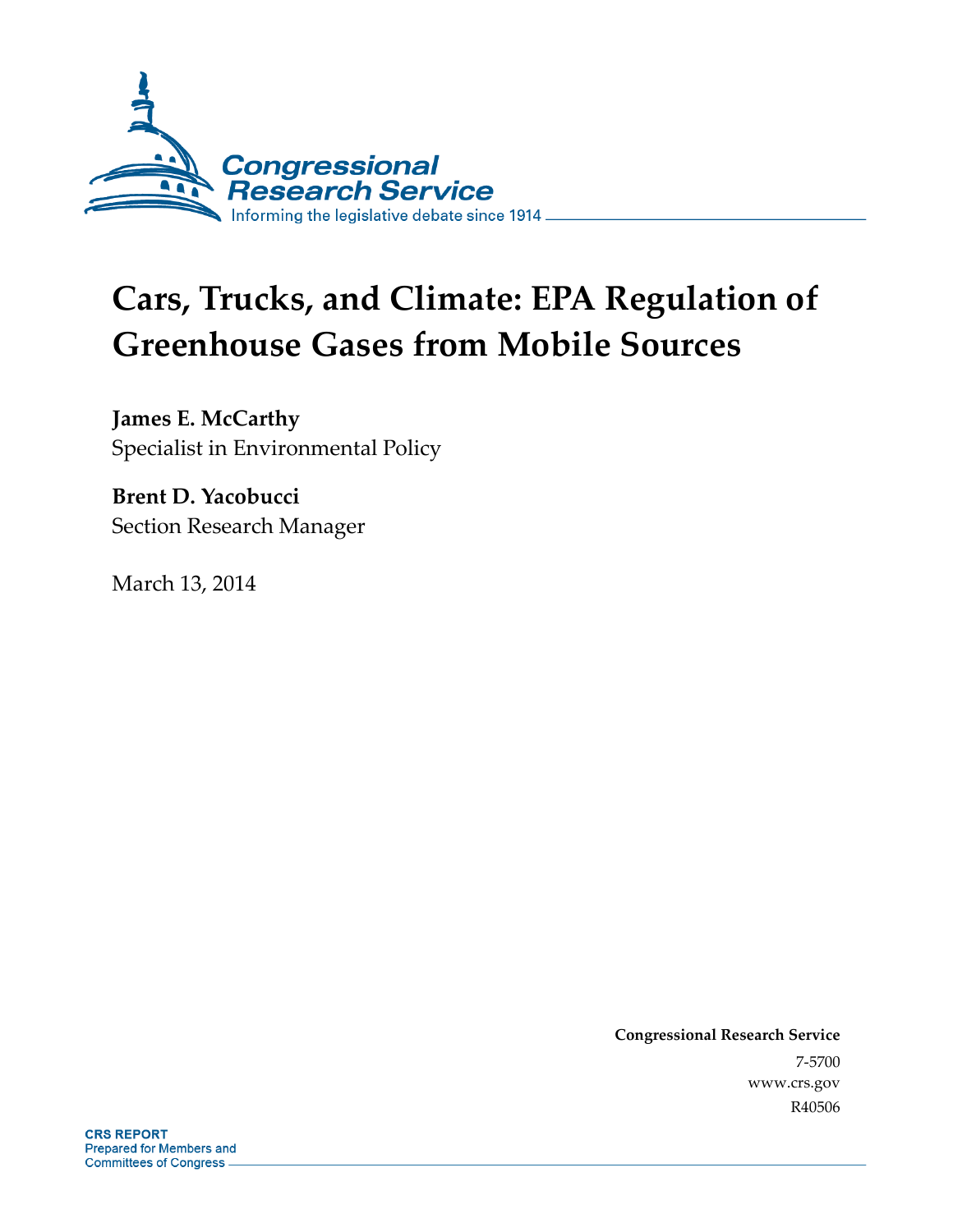### **Summary**

On February 18, 2014, President Obama directed the Environmental Protection Agency (EPA) and the National Highway Traffic Safety Administration (NHTSA) to develop a second round of greenhouse gas (GHG) emission and fuel economy standards for medium- and heavy-duty trucks. The standards, which will affect trucks beginning with the 2019 model year, are to be proposed by March 2015 and finalized a year later.

The standards will be the fourth set of GHG emission standards for mobile sources. Under standards promulgated in October 2012, GHG emissions from new cars and light trucks (i.e., SUVs, minivans, and most pickup trucks) will be phased in, beginning with model year (MY) 2017. When fully phased in (2025), emissions will be reduced about 50% compared to 2010, and average fuel economy (CAFE) standards will rise to nearly 50 miles per gallon. EPA had previously set GHG emission standards for MY2012-2016 cars and light trucks and for MY2014- MY2018 medium- and heavy-duty trucks.

These steps have been taken as the Congress (particularly the House) and the Administration have reached an impasse over climate issues. The Administration has made clear that its preference would be for Congress to address the climate issue through new legislation. Nevertheless, in the wake of a 2007 Supreme Court decision, it has moved forward on several fronts to define how the Clean Air Act (CAA) will be used, and to promulgate regulations.

The key to using the CAA's authority to control greenhouse gases was for the EPA Administrator to find that GHG emissions are air pollutants that endanger public health or welfare. Then-EPA-Administrator Lisa Jackson promulgated such an endangerment finding in December 2009. With the endangerment finding finalized, the agency has proceeded to regulate emissions from motor vehicles.

In all, EPA has received 13 petitions asking that it make endangerment findings and regulate emissions of greenhouse gases. Eleven of the 13 petitions addressed mobile sources: besides motor vehicles, the petitions cover aircraft, ships, nonroad vehicles and engines, locomotives, and fuels, all of which are covered by Title II of the CAA. This report discusses the full range of EPA's authority under Title II and provides information regarding other mobile sources that might be regulated under this authority, in addition to describing the car and truck regulations.

Regulation of GHGs from mobile sources has led the agency to establish controls for *stationary* sources, such as electric power plants, as well. Stationary source options, the authority for which comes from different parts of the CAA, are addressed in CRS Report R41212, *EPA Regulation of Greenhouse Gases: Congressional Responses and Options* and CRS Report R43127, *EPA Standards for Greenhouse Gas Emissions from Power Plants: Many Questions, Some Answers.*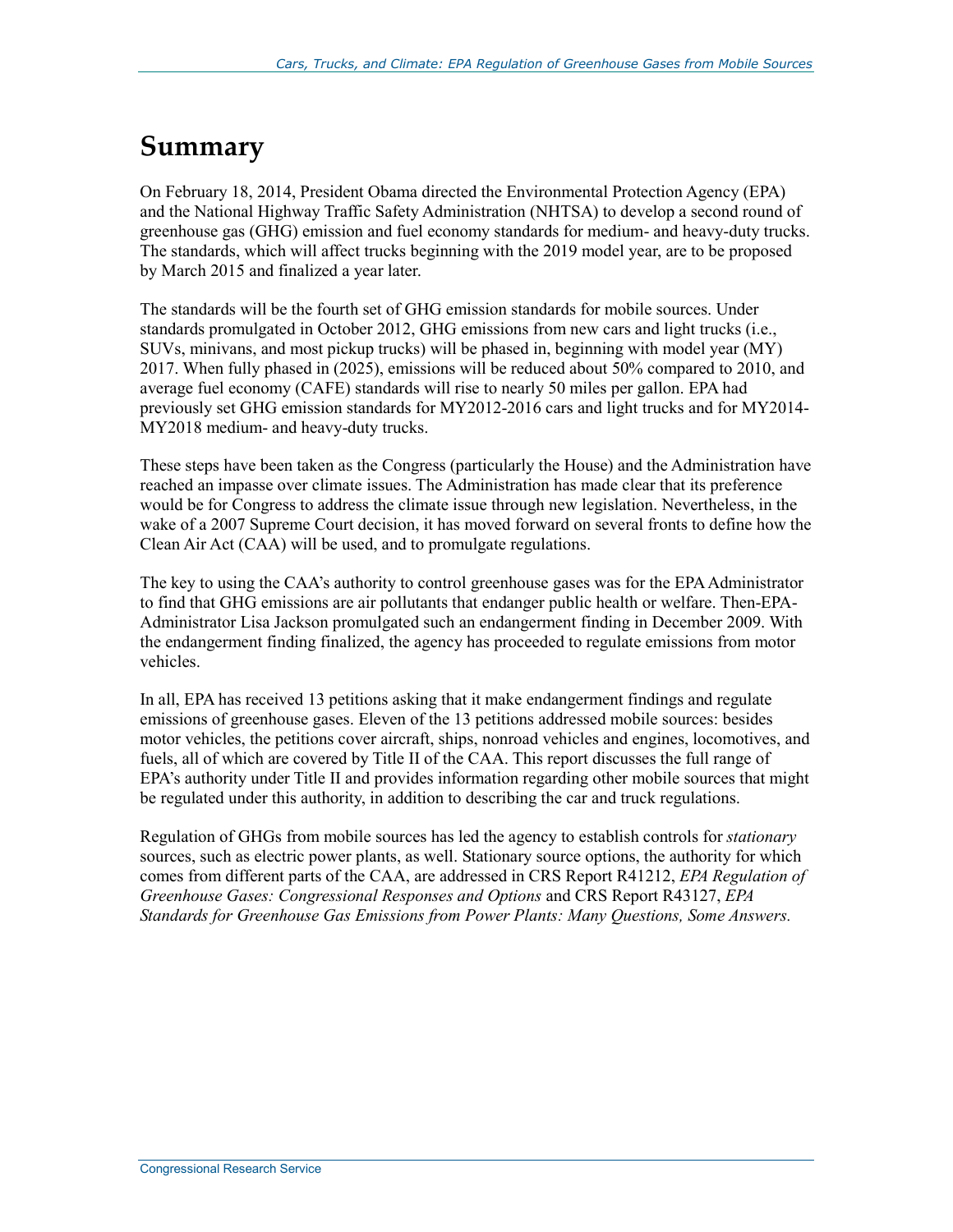## **Contents**

### **Figures**

### **Tables**

| Table 2. Petitions for Regulation of Greenhouse Gas Emissions Under the Clean Air Act 10 |  |
|------------------------------------------------------------------------------------------|--|
|                                                                                          |  |
| Table 4. Categories of Sources Whose GHG Emissions Can Be Regulated Under Title II       |  |

### Contacts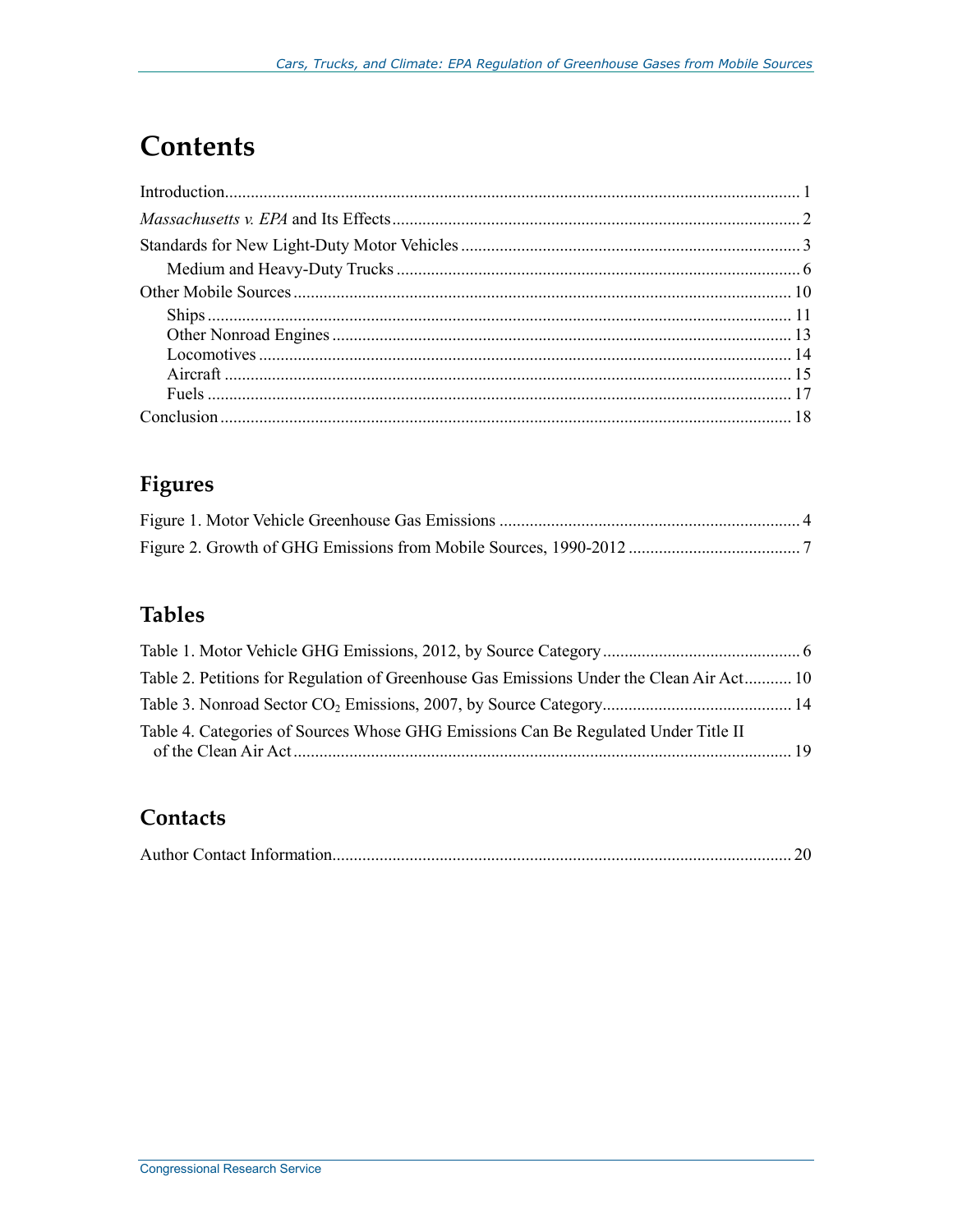## **Introduction**

In 2009 and 2010, during the  $11<sup>th</sup>$  Congress, there was much discussion of legislation designed to address climate change by reducing greenhouse gas (GHG) emissions. The leading alternative was the Waxman-Markey bill (H.R. 2454) which relied heavily on a cap-and-trade approach to reduce emissions. H.R. 2454 passed the House in June 2009, but died in the Senate.

Tax options, generally referred to as a carbon tax, have also been widely discussed in the climate debate. By taxing emissions of GHGs, a carbon tax would provide economic incentives to reduce emissions.<sup>2</sup>

Despite the congressional focus on these approaches, establishing greenhouse gas controls was never simply a choice between these two alternatives. A third set of options, using the more traditional regulatory approaches of the Clean Air Act (CAA), was, and remains, available. These regulatory approaches might be modified through new legislation, but unlike a cap-and-trade system or a carbon tax, regulation of GHG emissions under the Clean Air Act does not require new congressional action: the ability to limit the emissions already exists under various CAA authorities that Congress has enacted, a point underlined by the Supreme Court in an April 2007 decision, *Massachusetts v. EPA*. 3

Thus, while the  $111<sup>th</sup>$  Congress and the Administration discussed new legal authority (for capand-trade, carbon tax, and targeted emission controls) the Administration, through the Environmental Protection Agency (EPA), proceeded to exercise existing authority under the CAA to begin regulation of GHG emissions.

The agency has taken several steps in this direction. Nevertheless, the EPA Administrator and others in the Administration have made clear that their preference would be for Congress to address the climate issue through broad legislation. In an April 2009 press release, for example, the agency stated, "notwithstanding this required regulatory process, both President Obama and Administrator Jackson have repeatedly indicated their preference for comprehensive legislation to address this issue and create the framework for a clean energy economy."<sup>4</sup> Similar statements have been made on several occasions since that time; in the meantime, though, the agency has concluded that current law, including the *Massachusetts v. EPA* decision discussed below, compels the agency to act.

This report focuses on EPA's completed and potential actions to limit GHG emissions from mobile sources, relying on the authorities in Title II of the CAA. We begin with a brief discussion of the petitions and court action that have led to EPA's regulatory decisions.<sup>5</sup>

The more detailed discussion of cap-and-trade approaches to GHG emission control, see CRS Report RL33799, *Climate Change: Design Approaches for a Greenhouse Gas Reduction Program.*

<sup>2</sup> For a discussion of carbon tax options, see CRS Report R42731, *Carbon Tax: Deficit Reduction and Other Considerations.*

<sup>3</sup> For a discussion of the Court's decision, see CRS Report RS22665, *The Supreme Court's First Climate Change Decision: Massachusetts v. EPA*.

<sup>4</sup> "EPA Finds Greenhouse Gases Pose Threat to Public Health, Welfare / Proposed Finding Comes in Response to 2007 Supreme Court Ruling," Press Release, April 17, 2009, at http://yosemite.epa.gov/opa/admpress.nsf/ d0cf6618525a9efb85257359003fb69d/0ef7df675805295d8525759b00566924.

 $<sup>5</sup>$  Many in Congress have opposed EPA's actions. For a discussion of congressional actions and options, see CRS</sup> (continued...)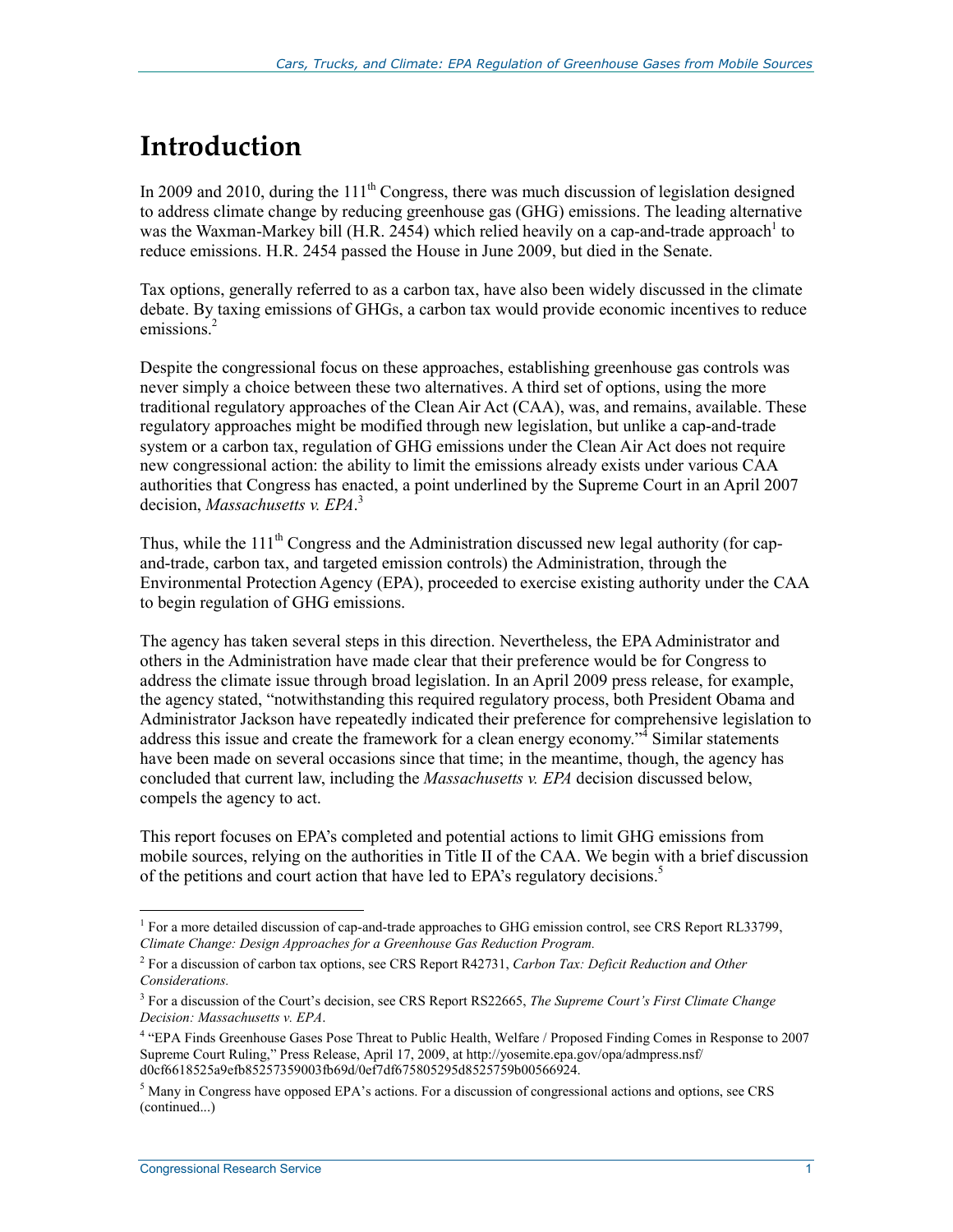## *Massachusetts v. EPA* **and Its Effects**

Whether EPA could regulate GHGs through existing CAA authority was under consideration at EPA for more than a decade before the agency took action. In 1998, during the Clinton Administration, EPA General Counsel Jonathan Cannon concluded in a memorandum to the agency's Administrator that greenhouse gases were air pollutants within the CAA's definition of the term, and therefore could be regulated under the act.<sup>6</sup> Relying on the Cannon memorandum as well as the statute itself, on October 20, 1999, a group of 19 organizations petitioned EPA to regulate greenhouse gas emissions from new motor vehicles under Section 202 of the act.<sup>7</sup> Section 202 gives the EPA Administrator broad authority to set "standards applicable to the emission of any air pollutant from any class or classes of new motor vehicles" if in her judgment they cause or contribute to air pollution which "may reasonably be anticipated to endanger public health or welfare."

Under the Bush Administration, EPA denied the petition August 28, 2003, $\text{\textdegree}$  on the basis of a new General Counsel memorandum the same day, in which it concluded that the CAA does not grant EPA authority to regulate carbon dioxide  $(CO<sub>2</sub>)$  and other GHG emissions based on their climate change impacts.<sup>9</sup> The denial was challenged by Massachusetts, 11 other states, and various other petitioners in a case that ultimately reached the Supreme Court. In an April 2, 2007, decision (*Massachusetts v. EPA*), the Court found by 5-4 that EPA *does* have authority to regulate greenhouse gas emissions, since the emissions are clearly air pollutants under the CAA's definition of that term.<sup>10</sup> The Court's majority concluded that EPA must, therefore, decide whether emissions of these pollutants from new motor vehicles contribute to air pollution that may reasonably be anticipated to endanger public health or welfare, or provide a reasonable explanation why it cannot or will not make that decision, such as that there is insufficient information to make the decision. If it makes such a finding of endangerment, the act requires the agency to establish standards for emissions of the pollutants.<sup>11</sup>

<sup>(...</sup>continued)

Report R41212, *EPA Regulation of Greenhouse Gases: Congressional Responses and Options.*

<sup>&</sup>lt;sup>6</sup> Memorandum from Jonathan Z. Cannon, EPA General Counsel, to Carol M. Browner, EPA Administrator, "EPA's Authority to Regulate Pollutants Emitted by Electric Power Generation Sources," April 10, 1998.

 $<sup>7</sup>$  The lead petitioner was the International Center for Technology Assessment (ICTA). The petition may be found at</sup> http://www.regulations.gov/#!documentDetail;D=EPA-HQ-OAR-2001-0002-0001.

<sup>&</sup>lt;sup>8</sup> The agency argued that it lacked statutory authority to regulate greenhouse gases: Congress "was well aware of the global climate change issue" when it last comprehensively amended the CAA in 1990, according to the agency, but "it declined to adopt a proposed amendment establishing binding emissions limitations." Massachusetts v. EPA, 549 U.S. 497 (2007).

<sup>&</sup>lt;sup>9</sup> Memorandum from Robert E. Fabricant, EPA General Counsel, to Marianne L. Horinko, EPA Acting Administrator, "EPA's Authority to Impose Mandatory Controls to Address Global Climate Change Under the Clean Air Act," August 28, 2003.

<sup>&</sup>lt;sup>10</sup> Massachusetts v. EPA, 549 U.S. 497 (2007). The majority held: "The Clean Air Act's sweeping definition of 'air pollutant' includes '*any* air pollution agent or combination of such agents, including *any* physical, chemical ... substance or matter which is emitted into or otherwise enters the ambient air.... ' ... Carbon dioxide, methane, nitrous oxide, and hydrofluorocarbons are without a doubt 'physical [and] chemical ... substances[s] which [are] emitted into ... the ambient air.' The statute is unambiguous."

<sup>11</sup> For further discussion of the Court's decision, see CRS Report RS22665, *The Supreme Court's First Climate Change Decision: Massachusetts v. EPA*.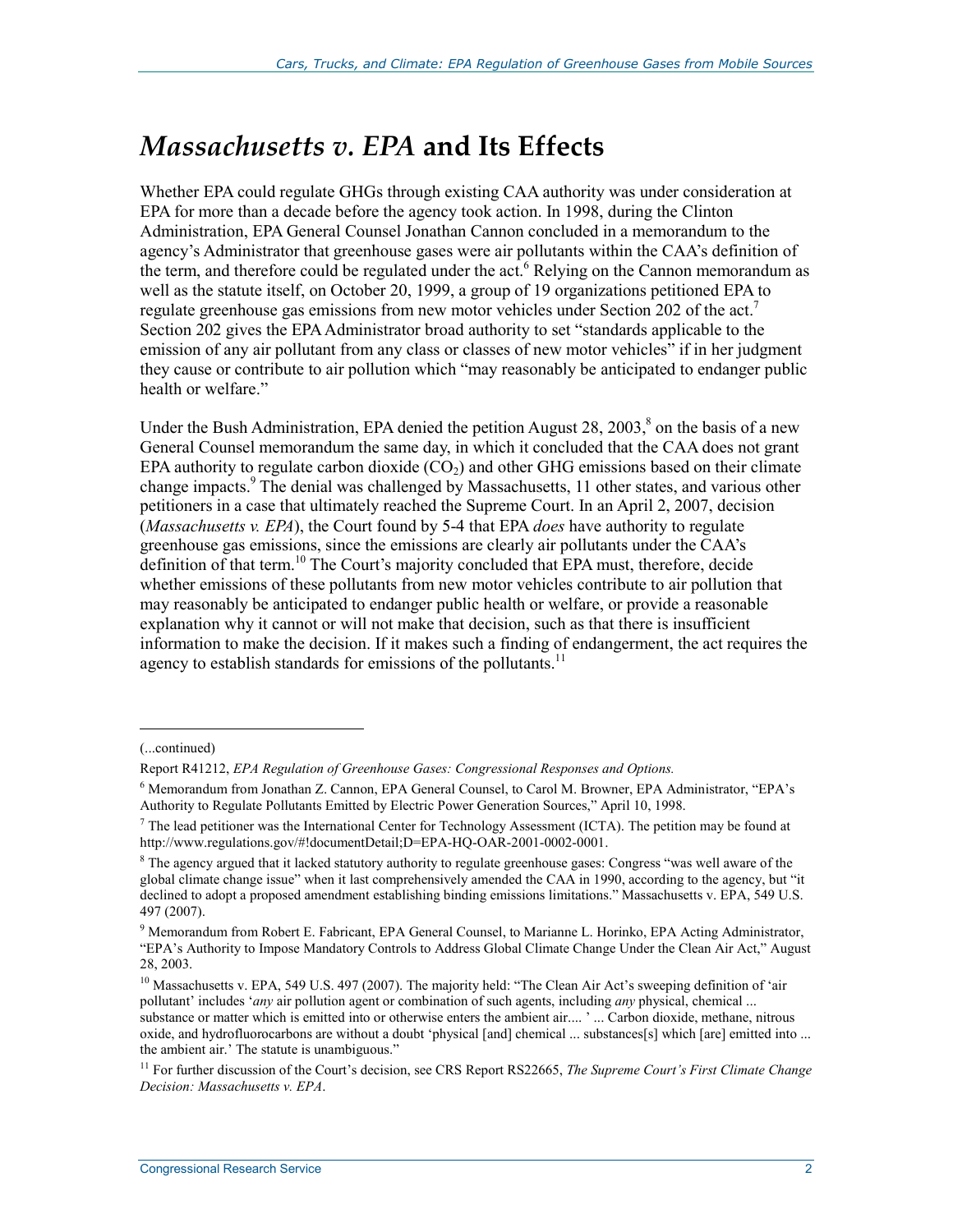In nearly two years following the Court's decision, the Bush Administration's EPA did not respond to the original petition or make a finding regarding endangerment. Its only formal action following the Court decision was to issue a detailed information request, called an Advance Notice of Proposed Rulemaking (ANPR), on July 30, 2008.<sup>12</sup>

The Obama Administration's EPA, however, made review of the endangerment issue a high priority. On April 17, 2009, it proposed a finding that GHGs do endanger both public health and welfare and that GHGs from new motor vehicles contribute to that endangerment.<sup>13</sup> These findings were finalized in the December 15, 2009 *Federal Register*. 14

## **Standards for New Light-Duty Motor Vehicles**

The proposed endangerment finding of April 2009 was followed in a matter of weeks by an announcement that the Administration had reached agreement with nine auto manufacturers<sup>15</sup> and California (which had developed its own GHG emission standards for motor vehicles), as well as other interested parties regarding the major outlines of a joint greenhouse gas/fuel economy rulemaking. As announced by the President, May 19, 2009, EPA and the National Highway Traffic Safety Administration (which administers fuel economy standards for cars and trucks) would integrate corporate average fuel economy (CAFE) standards for new cars and light trucks (collectively known as "light-duty motor vehicles") with national greenhouse gas emission standards to be issued by EPA. The objective of the joint standards was to achieve GHG reduction levels similar to those adopted by California, which harmonized its own standards with EPA's as part of the agreement.<sup>16</sup>

Four greenhouse gases are emitted by motor vehicles  $(CO<sub>2</sub>)$ , methane, nitrous oxide, and hydrofluorocarbons).<sup>17</sup> According to EPA, emissions of the four gases from motor vehicles

<sup>12</sup> U.S. EPA, "Regulating Greenhouse Gas Emissions Under the Clean Air Act," 73 *Federal Register* 44354, July 30, 2008. The ANPR occupied 167 pages of the *Federal Register*. Besides requesting information, it took the unusual approach of presenting statements from the Office of Management and Budget, four Cabinet Departments (Agriculture, Commerce, Transportation, and Energy), the Chairman of the Council on Environmental Quality, the Director of the President's Office of Science and Technology Policy, the Chairman of the Council of Economic Advisers, and the Chief Counsel for Advocacy at the Small Business Administration, each of whom expressed their objections to regulating greenhouse gas emissions under the CAA. The OMB statement began by noting that, "The issues raised during interagency review are so significant that we have been unable to reach interagency consensus in a timely way, and as a result, this staff draft cannot be considered Administration policy or representative of the views of the Administration." (p. 44356) It went on to state that "... the Clean Air Act is a deeply flawed and unsuitable vehicle for reducing greenhouse gas emissions." The other letters concurred. The ANPR, therefore, was of limited use in reaching a conclusion on the endangerment issue.

<sup>&</sup>lt;sup>13</sup> U.S. EPA, "Proposed Endangerment and Cause or Contribute Findings for Greenhouse Gases Under Section 202(a) of the Clean Air Act," 74 *Federal Register* 18886, April 24, 2009.

<sup>&</sup>lt;sup>14</sup> 74 *Federal Register* 66496. Although generally referred to as simply "the endangerment finding," the EPA Administrator actually finalized two separate findings: a finding that six greenhouse gases endanger public health and welfare, and a separate "cause or contribute" finding that the combined emissions of greenhouse gases from new motor vehicles and new motor vehicle engines contribute to the greenhouse gas pollution that endangers public health and welfare.

<sup>&</sup>lt;sup>15</sup> Letters containing those agreements may be accessed at http://www.epa.gov/otaq/climate/letters.htm#2009al.

<sup>16 74</sup> *Federal Register* 49468, September 28, 2009.

<sup>&</sup>lt;sup>17</sup> Two other commonly mentioned greenhouse gases, sulfur hexafluoride (SF<sub>6</sub>) and perfluorocarbons, are not emitted by motor vehicles.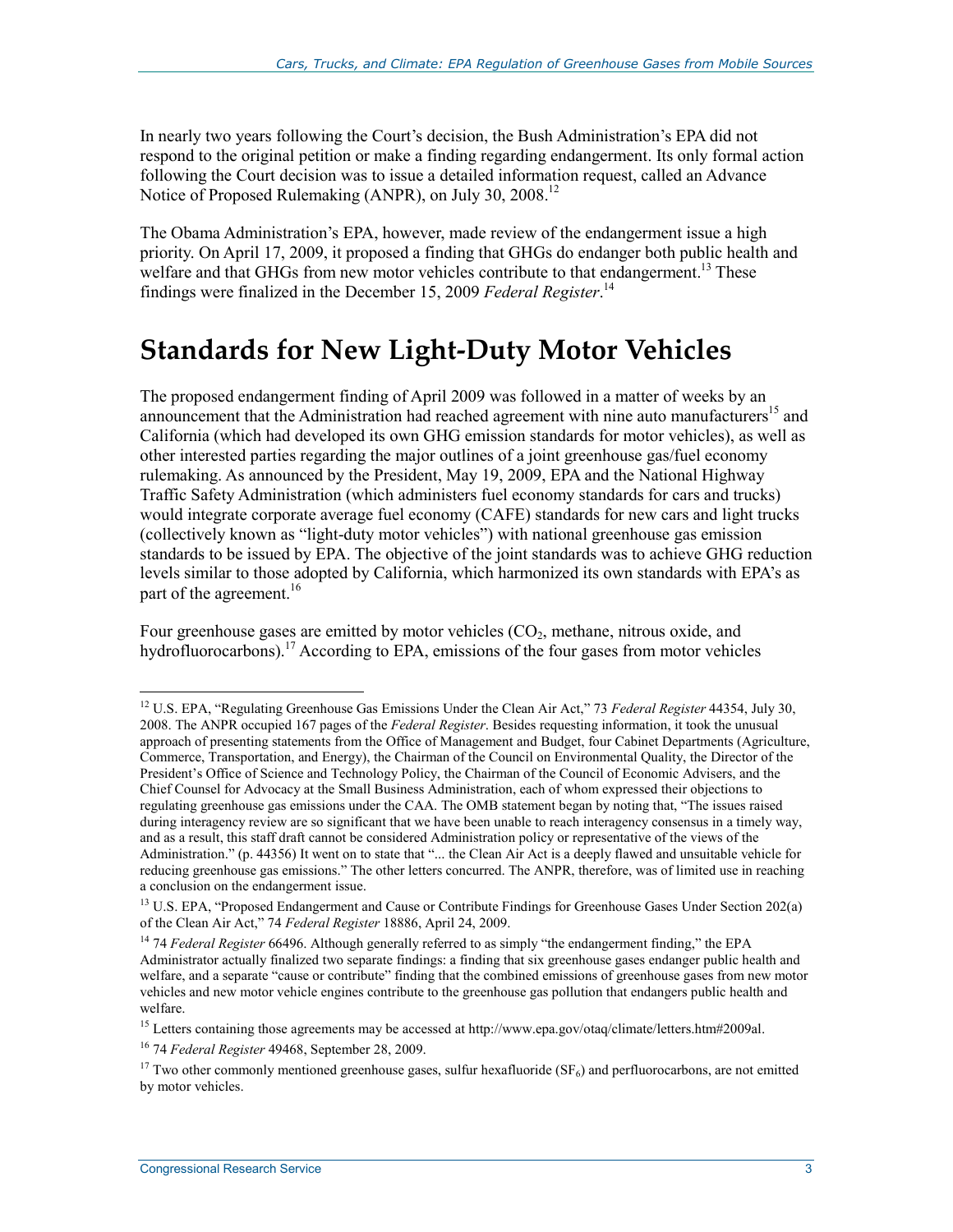(including trucks) accounted for 23.6% of the total inventory of U.S. GHG emissions in 2006. Most of the emissions are in the form of  $CO<sub>2</sub>$  (see **Figure 1**), which is the product of combusting any fuel containing carbon. Hydrofluorocarbons (HFCs), the chemicals used as coolants in vehicle air conditioning systems, are the second-most important motor vehicle GHG; but, as the figure shows, they are a distant second.





**Notes:** Motor vehicles = passenger cars, light duty trucks, other trucks, buses, and motorcycles, including releases of HFCs from motor vehicle air conditioning. MMT=million metric tons; CO2 Eq.=carbon dioxide equivalent; CH4=methane; N2O=nitrous oxide; HFCs=hydrofluorocarbons.

The EPA/NHTSA joint regulations for light-duty motor vehicles were finalized April 1, 2010, and published in the *Federal Register* the following month.<sup>18</sup> They require the vehicles (cars, SUVs, minivans, and other light trucks) to meet combined emissions levels that EPA estimates will average 250 grams/mile of  $CO<sub>2</sub>$  in model year 2016, about a 30% reduction in emissions compared to then-current levels. NHTSA set corresponding fuel economy standards, achieving a combined estimated fuel economy of 34.1 miles per gallon for cars and light trucks by 2016. In both cases, the standards are being gradually phased in; the first reduction targets affected model year 2012.

In setting the GHG standards, EPA used the concept of a vehicle's "footprint" to set differing standards for different size vehicles. As explained by EPA,

These standards are based on  $CO<sub>2</sub>$  emissions-footprint curves, where each vehicle has a different  $CO<sub>2</sub>$  emissions compliance target depending on its footprint value (related to the size of the vehicle). Generally, the larger the vehicle footprint, the higher the corresponding vehicle  $CO<sub>2</sub>$  emissions target. As a result, the burden of compliance is distributed across all vehicles and all manufacturers. Manufacturers are not compelled to build light vehicles of

**Source:** U.S. EPA, March 6, 2009 Draft Deliberative Presentation.

<sup>&</sup>lt;sup>18</sup> EPA and NHTSA, "Light-Duty Vehicle Greenhouse Gas Emission Standards and Corporate Average Fuel Economy Standards; Final Rule," 75 *Federal Register* 25324, May 7, 2010.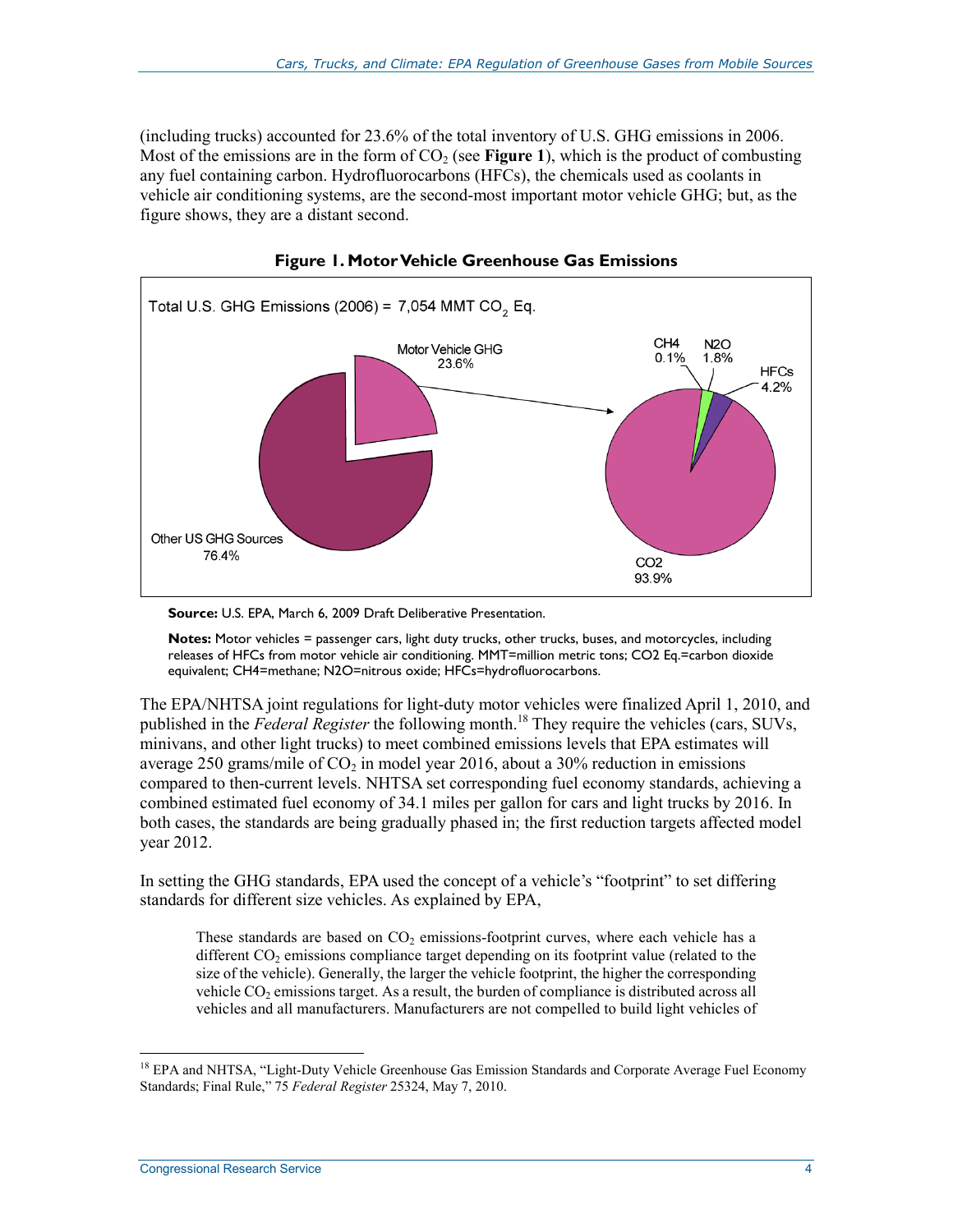any particular size or type, and each manufacturer will have its own standard which reflects the vehicles it chooses it [sic] produce.<sup>19</sup>

#### (For a further discussion of vehicle footprints and fuel economy standards, see CRS Report R42721, *Automobile and Truck Fuel Economy (CAFE) and Greenhouse Gas Standards*.)

In general, manufacturers are expected to reduce  $CO<sub>2</sub>$  emissions by improving the vehicles' fuel economy, but they can also take advantage of options to generate  $CO_2$ -equivalent credits by reducing emissions of hydrofluorocarbons (HFCs) and  $CO<sub>2</sub>$  through improvements in their air conditioner systems or by the use of idle reduction technologies, among other strategies. Manufacturers will also be allowed to average, bank, and trade emission credits.<sup>20</sup>

On October 15, 2012, EPA promulgated a second phase of GHG emission standards, for MY2017-2025 light duty vehicles. Like the earlier standards, these were preceded by a multiparty agreement, brokered by the White House, that included 13 auto manufacturers, the United Auto Workers, the state of California, and other interested parties. The manufacturers agreed to reduce GHG emissions from new cars and light trucks by about 50% by 2025, compared to 2010, with fuel economy standards rising to nearly 50 miles per gallon.  $CO<sub>2</sub>$  emissions will be reduced to about 160 grams/mile by 2025, under the agreement.<sup>21</sup>

The light-duty vehicle rules affect a large group of emission sources that accounts for a significant percentage of total U.S. GHG emissions, but the effectiveness of the standards in reducing total GHG emissions is limited in that they apply only to new motor vehicles. The auto and light truck fleets turn over slowly: the median survival rate for 1990 cars, for example, was 16.9 years, and that for light trucks was 15.5 years.<sup>22</sup> Given this durability, the impact of GHG standards on the total emissions of the motor vehicle fleet will take a long time to be felt. If historic experience is any guide, much of the potential reduction in GHG emissions per new vehicle may be offset by growth in vehicle miles traveled. That said, at the time the standards were being considered, the Energy Information Administration projected that a similar CAFE scenario would lead to a  $20\%$  decrease in light-duty vehicle  $CO<sub>2</sub>$  emissions in 2030 as compared to both the actual 2011 level and the projected 2030 "business-as-usual" level.<sup>23</sup>

<u>.</u>

<sup>&</sup>lt;sup>19</sup> "EPA and NHTSA Finalize Historic National Program to Reduce Greenhouse Gases and Improve Fuel Economy for Cars and Trucks," Fact Sheet, April 2010, p. 3, at http://epa.gov/oms/climate/regulations/420f10014.pdf.

<sup>20</sup> For additional detail on the EPA/NHTSA joint standards, see CRS Report R42721, *Automobile and Truck Fuel Economy (CAFE) and Greenhouse Gas Standards*

<sup>21</sup> Environmental Protection Agency and National Highway Traffic Safety Administration, *2017-2025 Model Year Light-Duty Vehicle GHG Emissions and CAFE Standards: Supplemental Notice of Intent*, Washington, DC, July 29, 2011, at http://www.epa.gov/otaq/climate/regs-light-duty.htm#new1. The auto manufacturers' letters of support can be found at http://www.epa.gov/otaq/climate/letters.htm. The final emission standards are at EPA and NHTSA, "2017 and Later Model Year Light-Duty Vehicle Greenhouse Gas Emissions and Corporate Average Fuel Economy Standards; Final Rule," 77 *Federal Register* 62624, October 15, 2012.

<sup>22</sup> Oak Ridge National Laboratory, for the U.S. Department of Energy, *Transportation Energy Data Book: Edition 27*, 2008, Tables 3.10 and 3.11.

<sup>&</sup>lt;sup>23</sup> Under the previously promulgated standards for model years 2012-2016, EIA's Reference Case projected that lightduty vehicle CO<sub>2</sub> emissions would drop below current levels until 2025, returning to current levels in 2030 and growing beyond that. U.S. Energy Information Administration, *Annual Energy Outlook 2011 Interactive Table Viewer*, Washington, DC, April 26, 2011, http://www.eia.gov/oiaf/aeo/tablebrowser/.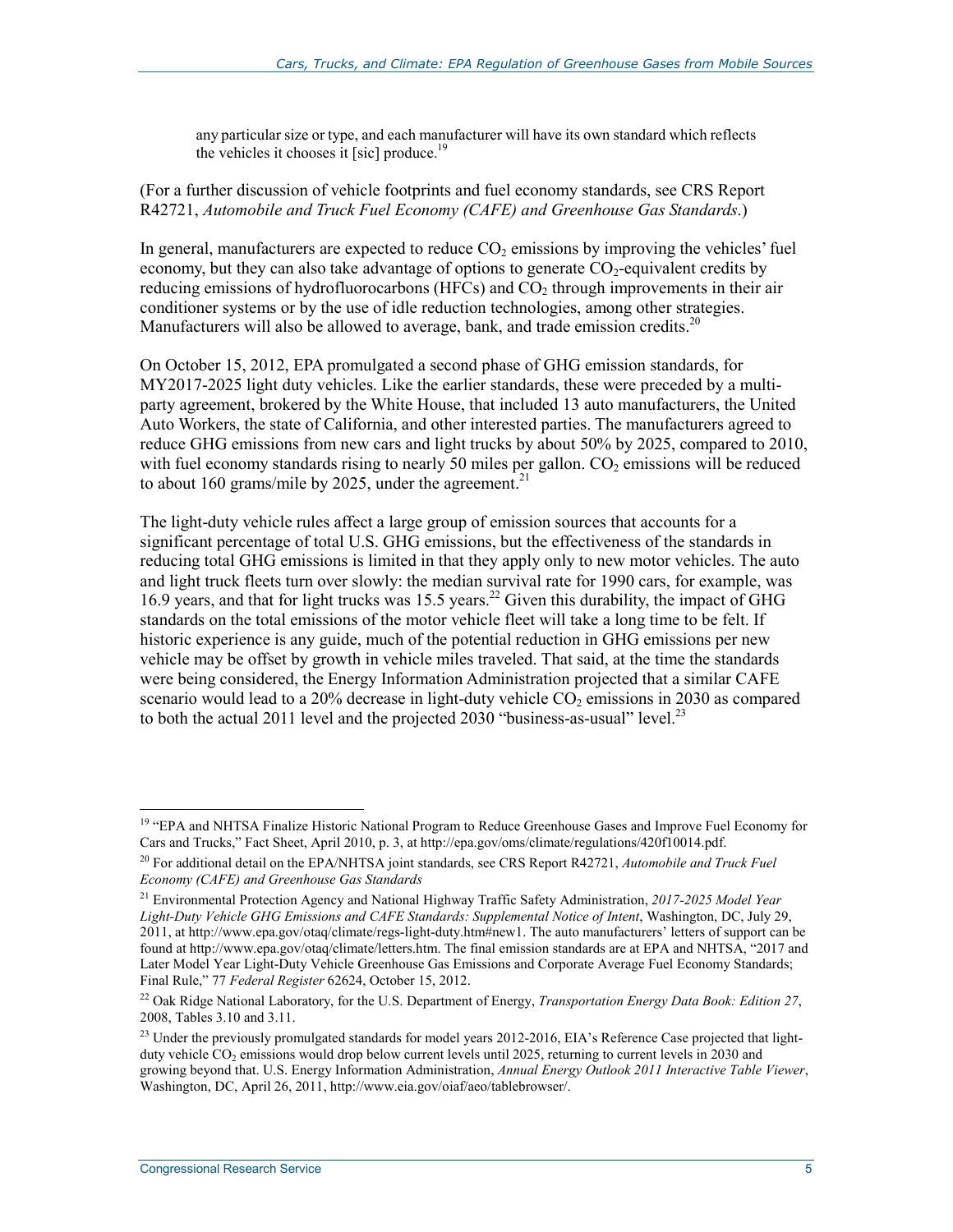### **Medium and Heavy-Duty Trucks**

Section 202(a) of the CAA, the section that provided authority for the light-duty vehicle GHG standards, requires the Administrator to set "standards applicable to the emission of any air pollutant from *any class or classes of new motor vehicles or new motor vehicle engines*, which in his judgment cause, or contribute to, air pollution which may reasonably be anticipated to endanger public health or welfare" (emphasis added). This authority covers medium- and heavyduty trucks: in fact, the December 15, 2009, endangerment and cause-or-contribute findings specifically identified the medium- and heavy-duty truck categories as among those that contributed to the GHG emissions for which it found endangerment. As a result, EPA proposed standards for these vehicles on October 25, 2010, and promulgated them on September 15, 2011.<sup>24</sup> These standards cover MY2014-MY2018 trucks.

In addition to EPA's authority to set GHG standards, in the Energy Independence and Security Act of 2007 (EISA, P.L. 110-140), NHTSA was directed to study the potential for fuel efficiency standards for medium- and heavy-duty trucks, and, if feasible, set efficiency standards reflecting the "maximum feasible improvement."<sup>25</sup> Thus, as with light duty vehicles, EPA and NHTSA have cooperated on the setting of standards.

On February 18, 2014, President Obama directed the two agencies to develop a second round of GHG and fuel efficiency standards for medium- and heavy-duty trucks. The standards, which will affect trucks beginning with the 2019 model year, are to be proposed by March 2015 and finalized a year later.<sup>26</sup> The end-date for full phase-in of the standards is among the items to be determined.

| (million metric tons, $CO2$ -equivalent) |                                      |                                                 |  |
|------------------------------------------|--------------------------------------|-------------------------------------------------|--|
| Category                                 | <b>Total GHG</b><br><b>Emissions</b> | <b>Percent of Motor</b><br><b>Vehicle Total</b> |  |
| Passenger Cars                           | 786.4                                | 51.0%                                           |  |
| <b>Light Duty Trucks</b>                 | 328.5                                | 21.3%                                           |  |
| Medium- and Heavy-Duty Trucks            | 403.4                                | 26.2%                                           |  |
| <b>Buses</b>                             | 18.6                                 | 1.2%                                            |  |
| Motorcycles                              | 4.3                                  | 0.3%                                            |  |
| Total                                    | 1,541.2                              |                                                 |  |

#### **Table 1. Motor Vehicle GHG Emissions, 2012, by Source Category**

**Source:** U.S. EPA, Draft Inventory of U.S. Greenhouse Gas Emissions and Sinks, 1990-2012, Table 2-15. Previous updates of this report showed passenger cars accounting for about 40% of the total and light duty

<sup>&</sup>lt;sup>24</sup> U.S. Environmental Protection Agency, U.S. Department of Transportation, "Greenhouse Gas Emissions Standards and Fuel Efficiency Standards for Medium- and Heavy-Duty Engines and Vehicles; Final Rules," 76 *Federal Register* 57106, September 15, 2011.

 $25$  Section 102.

<sup>&</sup>lt;sup>26</sup> White House, Press Office, "FACT SHEET: Opportunity for All: Improving the Fuel Efficiency of American Trucks—Bolstering Energy Security, Cutting Carbon Pollution, Saving Money and Supporting Manufacturing Innovation," press release, February 18, 2014, at http://www.whitehouse.gov/the-press-office/2014/02/18/fact-sheetopportunity-all-improving-fuel-efficiency-american-trucks-bol.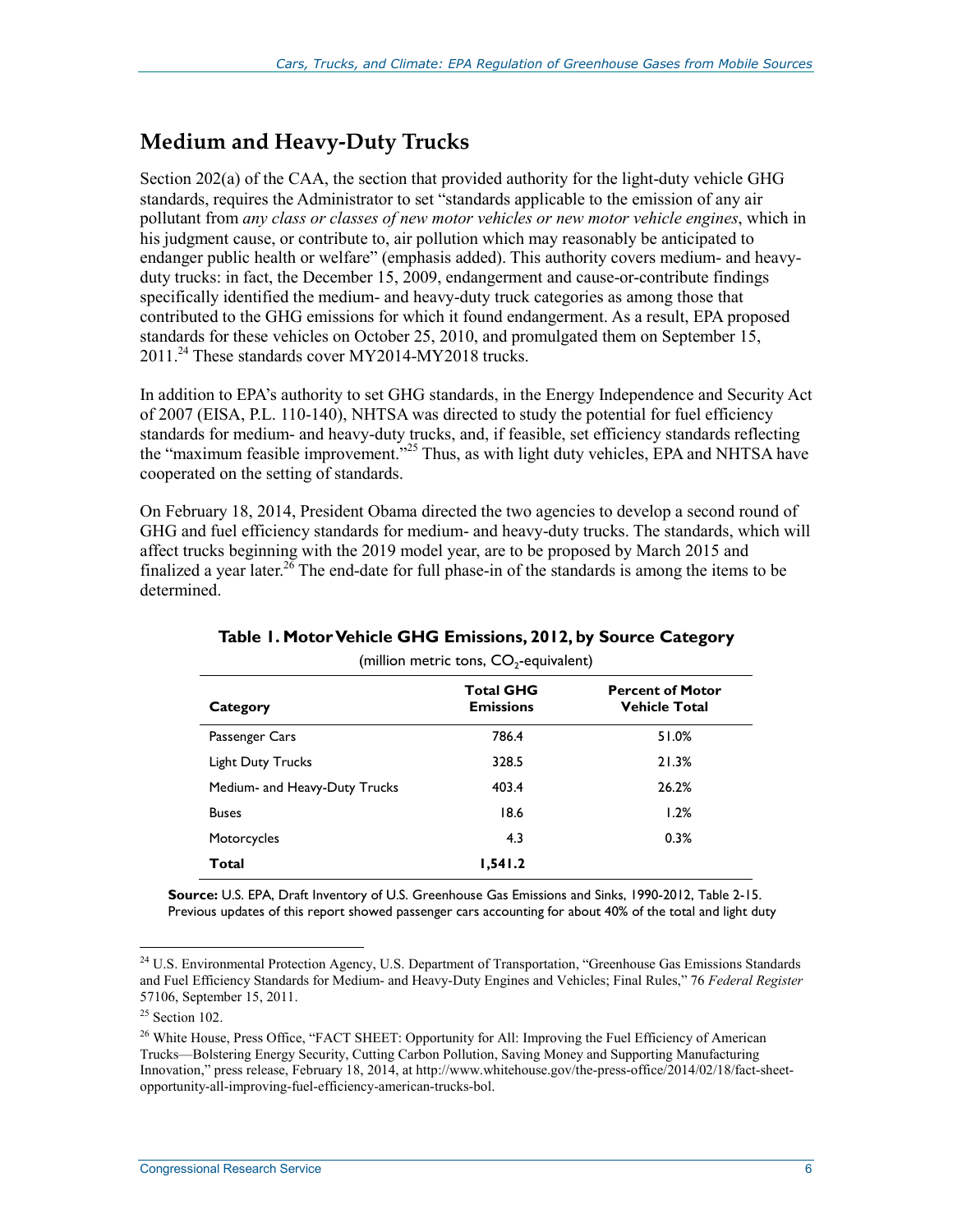trucks about 35%. In a footnote to the Inventory report published in 2012, EPA explained that, "In 2011, FHWA changed how vehicles are classified, moving form a system based on body-type to one that is based on wheelbase. This change in methodology in FHWA's VM-1 table resulted in large changes in fuel consumption data by vehicle class, thus leading to a shift in emissions among on-road vehicle classes in the 2007-2010 time period."

Medium- and heavy-duty trucks are trucks with a gross vehicle weight of 8,500 pounds or more.<sup>27</sup> The largest emitters, tractor-trailers (Class 8b trucks), account for roughly 30% of the total number of medium- and heavy-duty trucks, but, because they are heavier and are driven longer distances, they consume 67% of all fuel used by these vehicles.<sup>28</sup> Presumably, they emit about the same percentage of all trucks' GHGs. Box trucks, which tend to be lighter and are more frequently used in urban settings, are a distant second in terms of GHG emissions. As shown in **Table 1**, medium- and heavy-duty trucks emitted about 400 million metric tons of GHGs in 2012, 26% of GHG emissions from motor vehicles. Between 1990 and 2012, emissions from these trucks grew 75%, the fastest growth for any major category of GHG sources. (See **Figure 2**.)



**Figure 2. Growth of GHG Emissions from Mobile Sources, 1990-2012** 

**Source:** U.S. EPA, DRAFT Inventory of U.S. Greenhouse Gas Emissions and Sinks, 1990-2012, Table 2-15.

The EPA Administrator is given substantial leeway in the design and implementation of motor vehicle regulations. The act states that the Administrator may establish categories for purposes of regulation based on "gross vehicle weight, horsepower, type of fuel used or other appropriate factors." In addition, she may delay the effective date of regulations as long as she finds necessary "to permit the development and application of the requisite technology, giving appropriate consideration to the cost of compliance within such period." Using this authority in regulating conventional pollutants, EPA has used weight or power classifications to set differing levels of emission standards, particularly for trucks; it has given manufacturers as much as four years lead time to develop emission controls; and it has set different standards based on the type of fuel an engine uses. Except for specific conventional pollutants mentioned in Section 202, the

<sup>1</sup> <sup>27</sup> There is one exception to the 8,500 pound limit: medium-duty passenger vehicles (SUVs and vans) that weigh between 8,500 and 10,000 pounds are covered by the light duty truck standards.

<sup>28</sup> National Research Council, *Technologies and Approaches to Reducing the Fuel Consumption of Medium- and Heavy-Duty Vehicles*, The National Academies Press, Washington, April 2010, Table 2-1.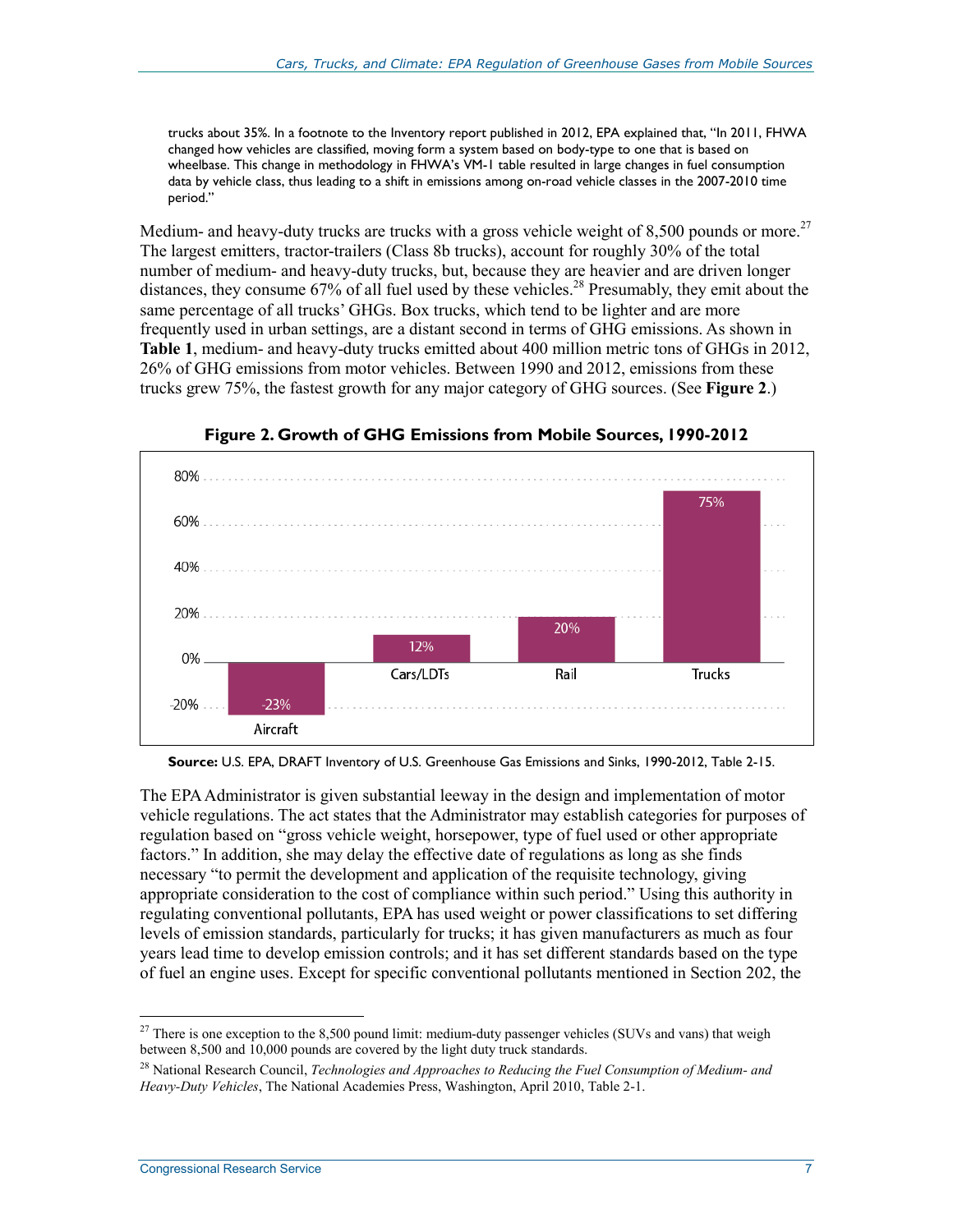act does not specify a level of stringency (e.g., best available control technology) for prospective regulations.

Although flexible in many respects, motor vehicle standards have often been used to force the development of new technology. In adopting technology-forcing regulations, EPA has generally followed the lead of California. Because of its more severe air pollution and its pioneering role in establishing motor vehicle emission control requirements in the 1960s, California is allowed to adopt standards more stringent than federal requirements. The state must apply for a waiver of federal preemption under CAA Section 209(b) in order to enforce its more stringent standards, which EPA is to grant if the state meets certain criteria, primarily a showing that the standards are needed to meet "compelling and extraordinary conditions." If California is granted a waiver, other states with air quality problems may adopt identical requirements, thus reinforcing the potential impact of California's technology-forcing standards.

EPA discussed several potential strategies for reducing GHG emissions from medium- and heavyduty trucks in its July 2008 Advance Notice of Proposed Rulemaking,<sup>29</sup> including the following:

- 1. **Improvements in Engine Technology.** Most trucks, particularly tractor-trailers, are powered by diesel engines, which are already quite efficient; but EPA thinks that a number of small improvements (such as better lubricants and higher cylinder pressure) could increase diesel engine efficiency by up to 20%. For urban trucks, which engage in stop-and-go driving and may idle frequently in traffic, hybrid engine technologies show promise of substantial reductions in emissions.
- 2. **Eliminating Aerodynamic Drag.** Aerodynamic drag is an important factor in fuel consumption, particularly for tractor-trailers. EPA estimates that drag accounts for 21% of energy consumed by tractor-trailers at 65 miles per hour. The agency has promoted a number of relatively simple redesigns (high roof fairings, side skirts, side fairing gap reducers, aerodynamic mirrors and bumpers) through its SmartWay voluntary program. These measures can have a significant impact on fuel use.
- 3. **Reducing Rolling Resistance.** Tire rolling resistance accounts for about 13% of energy consumed by tractor trailers, according to EPA. The agency says that 10% or greater reductions in rolling resistance have already been demonstrated and continued innovation has the potential to achieve larger improvements. In addition to better tires with less rolling resistance, tire inflation indicators can improve fuel efficiency.
- 4. **Addressing Operational Factors.** Operational factors refer to a wide variety of measures that can reduce truck fuel use, including the installation of speed governors (widely used in Europe and by some fleets in the United States). According to EPA, vehicle speed is the single largest operational factor affecting  $CO<sub>2</sub>$  emissions from trucks: every one mile per hour increase above 55 mph increases  $CO<sub>2</sub>$  emissions by more than 1%. Engine idling is another operational factor affecting fuel consumption and GHG emissions. The addition of auxiliary

 $^{29}$  U.S. EPA, "Regulating Greenhouse Gas Emissions Under the Clean Air Act," Advance Notice of Proposed Rulemaking, July 30, 2008, 73 *Federal Register* 44453-44458.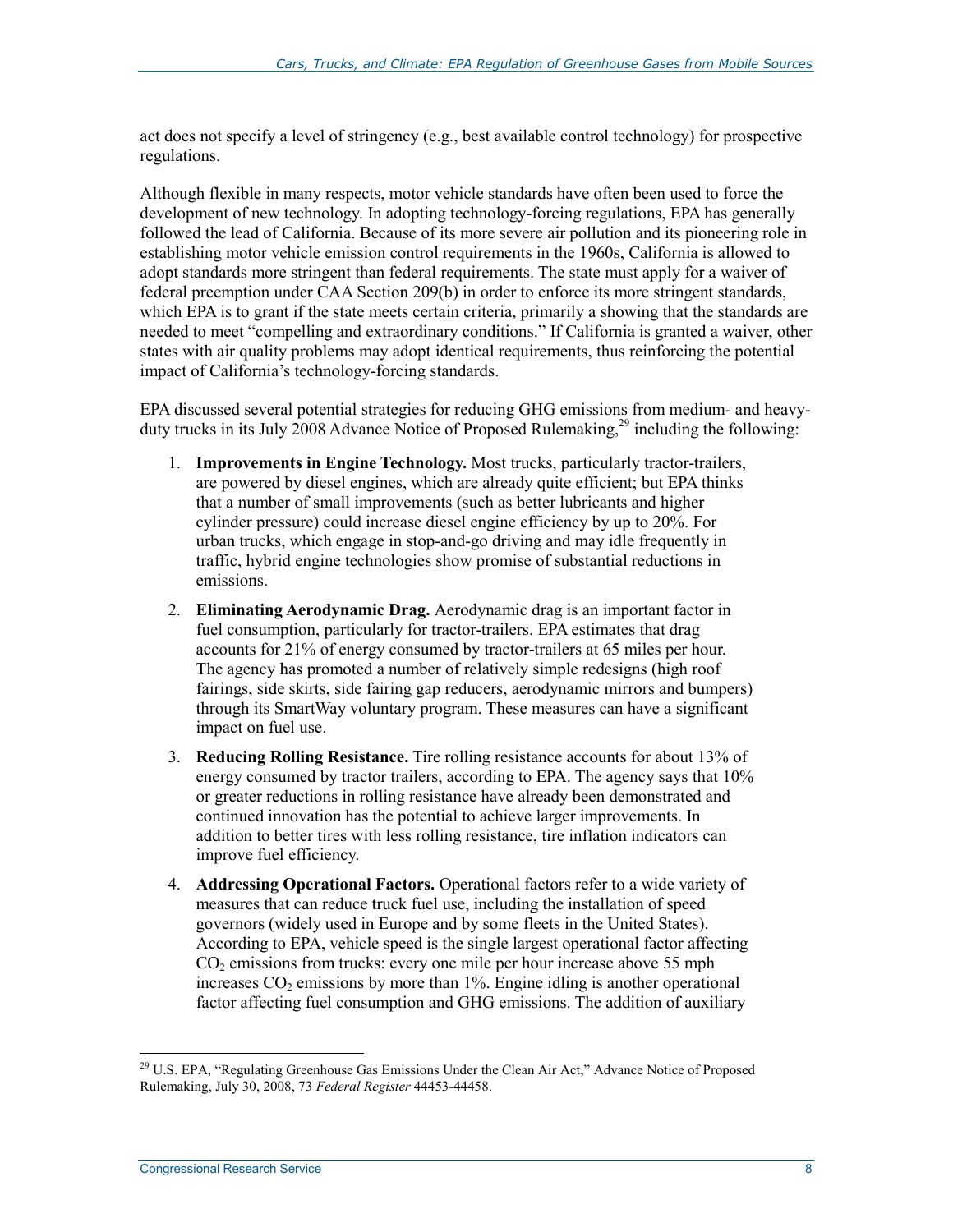power units or truck stop electrification could eliminate the need for extended idling, reducing emissions.

All in all, EPA stated in its 2008 analysis of the issues, "... we see a potential for up to a 40% reduction in GHG emissions from a typical heavy-duty truck in the 2015 timeframe, with greater reductions possible looking beyond  $2015...$ <sup>30</sup>

As noted earlier, EPA and NHTSA jointly promulgated GHG and fuel economy standards on September 15, 2011. For a variety of reasons, including agency decisions not to address trailer design issues in the first round of standards, the promulgated standards will not achieve anywhere near the 40% reduction that the agency found achievable in 2008.

The standards divide trucks into three main categories: (1) heavy-duty pickup trucks and vans; (2) combination tractors (the power unit of a tractor-trailer combined vehicle); and (3) vocational vehicles. $31$ 

The standards for heavy-duty pickups and vans use an approach similar to that for light duty vehicles, in which each manufacturer would be required to meet an average standard that would vary depending on its sales mix, with higher capacity vehicles (based on payload, towing capacity, and 4-wheel drive) having less stringent targets. The standards, which will be phased in from 2014 to 2018, are estimated by EPA to cut GHG emissions an average of 17% in diesel vehicles when fully implemented in 2018, and 12% in comparable gasoline-powered vehicles, compared to a model year 2010 baseline.<sup>32</sup>

For the other categories of trucks, referred to as vocational vehicles or combination tractors, the standards vary significantly depending on the size of the truck. These standards are expected to reduce GHG emissions up to 23% for combination tractors and 6% to 9% for vocational vehicles by model year 2017, according to the final rule.<sup>33</sup>

In addition to engine emission standards, the proposal would set a standard for refrigerant leaks, in order to address emissions of HFC greenhouse gases. But trailer design, a major source of efficiency losses (and, thus, higher GHG emissions), was not addressed in the MY2014-MY2018 standards. According to EPA,

Trailers are not covered under this proposal, due to the first-ever nature of this proposal and the agencies' limited experience working in a compliance context with the trailer manufacturing industry. However, because trailers do impact the fuel consumption and  $CO<sub>2</sub>$ emissions from combination tractors, and because of the opportunities for reductions, we are

<u>.</u>

 $30$  Ibid., p. 44454.

 $31$  In the preamble to the proposed rule, EPA said, "... vocational vehicles consist of a wide variety of vehicle types. Some of the primary applications for vehicles in this segment include delivery, refuse, utility, dump, and cement trucks; transit, shuttle, and school buses; emergency vehicles, motor homes, tow trucks, among others. These vehicles and their engines contribute approximately 20 percent of today's heavy-duty truck sector GHG emissions." EPA and NHTSA, "Greenhouse Gas Emissions Standards and Fuel Efficiency Standards for Medium and Heavy-Duty Engines and Vehicles," 76 *Federal Register* 57120, September 15, 2011.

<sup>&</sup>lt;sup>32</sup> "EPA and NHTSA Adopt First-Ever Program to Reduce Greenhouse Gas Emissions and Improve Fuel Efficiency of Medium- and Heavy-Duty Engines and Vehicles," August 2011, p. 6, at http://www.epa.gov/otaq/climate/documents/ 420f11031.pdf.

<sup>33</sup> Ibid., pp. 5-6.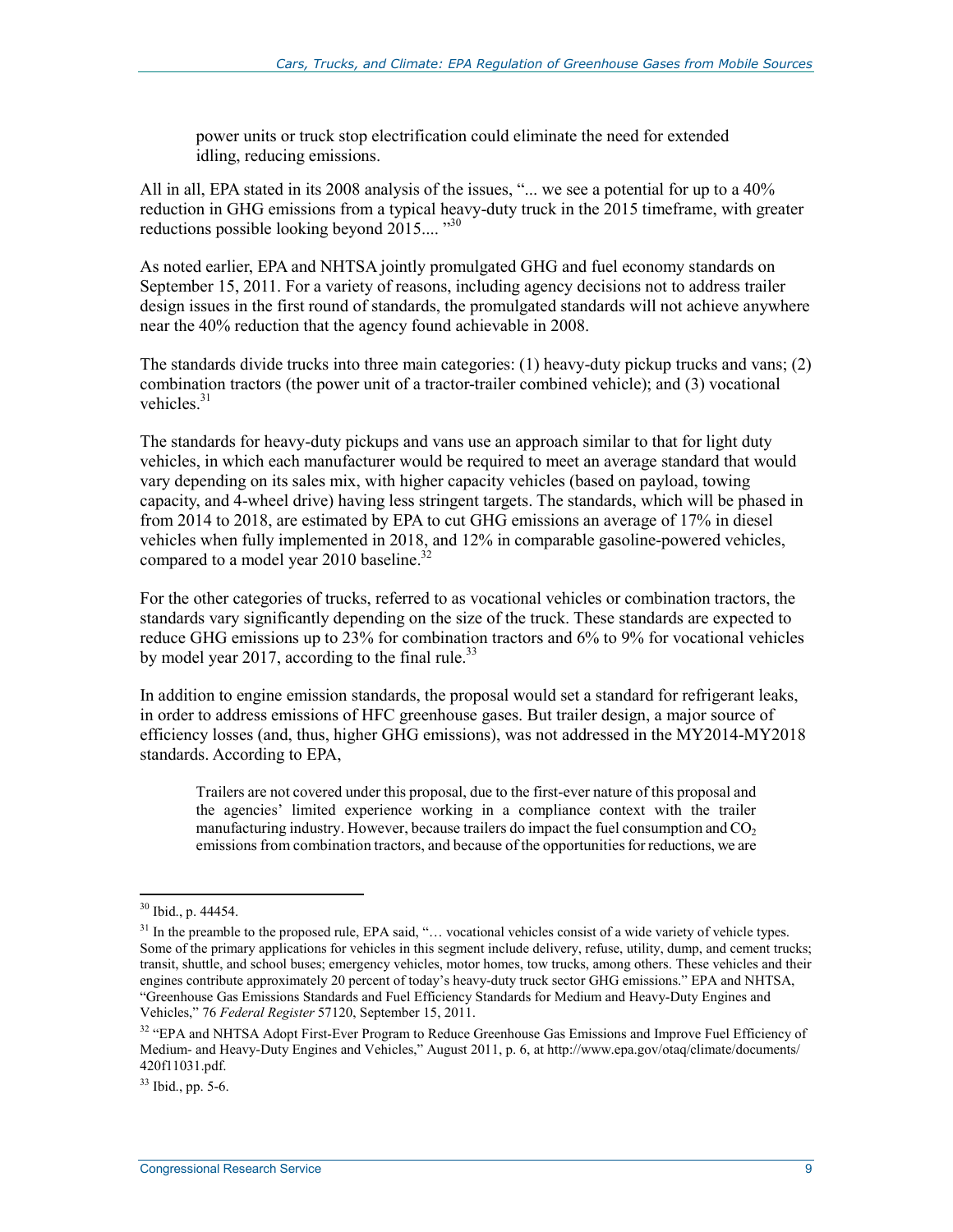soliciting comments on controlling GHG emissions and fuel consumption from trailers, to prepare a foundation for a possible future rulemaking. $34$ 

Thus, it appears likely that EPA and NHTSA will include trailers in the next round of heavy-duty standards, to be proposed in 2015.

### **Other Mobile Sources**

Since the *Massachusetts v. EPA* decision, the agency has received 12 petitions asking it to regulate GHGs from other categories, all but two focused on mobile sources and their fuels. These petitions cover aircraft, ocean-going ships and their fuels, motor fuels in general, locomotives, and nonroad vehicles and engines—a category that includes construction equipment, farm equipment, logging equipment, outdoor power equipment, forklifts, marine vessels, recreational vehicles, and lawn and garden equipment.

| Date     | <b>Subject</b>                                                                                           | <b>CAA Section</b>              | <b>Petitioner</b>                                                                                                                                                            |
|----------|----------------------------------------------------------------------------------------------------------|---------------------------------|------------------------------------------------------------------------------------------------------------------------------------------------------------------------------|
| 10/20/99 | <b>New Motor Vehicles</b>                                                                                | 202(a)(1)                       | International Center for Technology Assessment<br>(ICTA) and 19 other organizations                                                                                          |
| 10/3/07  | Ocean Going Vessels                                                                                      | 213(a)(4)                       | California Attorney General                                                                                                                                                  |
| 10/3/07  | Marine Shipping Vessels and their<br><b>Fuels</b>                                                        | $213(a)(4)$ and<br>211          | Oceana, Friends of the Earth, and the Center for<br><b>Biological Diversity (CBD)</b>                                                                                        |
| 1/10/08  | New Marine Engines and Vessels                                                                           | 213(a)(4)                       | South Coast Air Quality Management District                                                                                                                                  |
| 12/5/07  | Aircraft                                                                                                 | 231                             | States of California, Connecticut, New Jersey,<br>New Mexico, Pennsylvania, City of New York,<br>District of Columbia, South Coast Air Quality<br><b>Management District</b> |
| 12/5/07  | Aircraft Engines                                                                                         | 231(a)(2)(A)<br>and $231(a)(3)$ | Friends of the Earth, Oceana, CBD, and the<br>Natural Resources Defense Council                                                                                              |
| 1/29/08  | New Nonroad Vehicles and<br>Engines and Rebuilt Heavy-Duty<br>Engines, excluding Aircraft and<br>Vessels | 202(a)(3)(D)<br>and $213(a)(4)$ | ICTA, Center for Food Safety, and Friends of the<br>Earth                                                                                                                    |
| 1/29/08  | New Nonroad Vehicles and<br>Engines, excluding Aircraft,<br>Locomotives, and Vessels                     | $202$ and<br>213(a)(4)          | States of California, Connecticut, Massachusetts,<br>New Jersey, Oregon, and Pennsylvania                                                                                    |

#### **Table 2. Petitions for Regulation of Greenhouse Gas Emissions Under the Clean Air Act**

<sup>&</sup>lt;sup>34</sup> "EPA and NHTSA Propose First-Ever Program to Reduce Greenhouse Gas Emissions and Improve Fuel Efficiency of Medium- and Heavy-Duty Vehicles: Regulatory Announcement," October 2010, p. 4, at http://www.epa.gov/otaq/ climate/regulations/420f10901.pdf.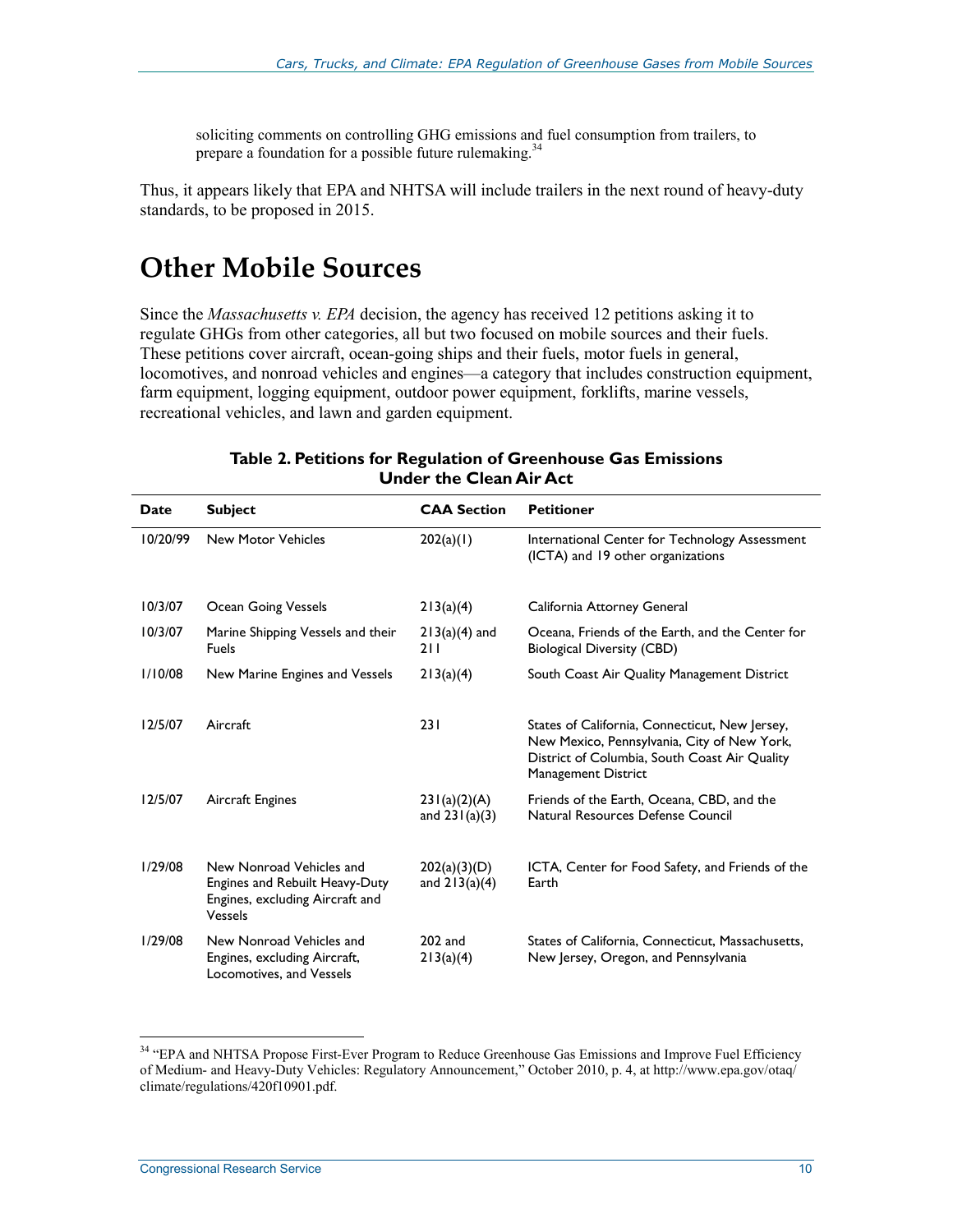| <b>Date</b> | <b>Subject</b>                                                            | <b>CAA Section</b> | <b>Petitioner</b>                                                                            |
|-------------|---------------------------------------------------------------------------|--------------------|----------------------------------------------------------------------------------------------|
| 7/29/09     | Fuels Used in Motor Vehicles,<br>Nonroad Vehicles, and Aircraft           | 211 and 231        | NYU Law School Institute for Policy Integrity                                                |
| 9/21/09     | <b>Concentrated Animal Feeding</b><br><b>Operations</b>                   | $11(6)$ and $(d)$  | Humane Society of the United States and 8 other<br>organizations                             |
| 5/7/10      | HFC 134(a) Use in Motor Vehicle<br>Air Conditioners and Other End<br>Uses | 612(d)             | Natural Resources Defense Council                                                            |
| 6/16/10     | Coal Mines                                                                | $11(6)$ and $(d)$  | Earthjustice, Wild Earth Guardians, CBD,<br>Environmental Integrity Project, and Sierra Club |
| 9/21/10     | Locomotives                                                               | 213(a)(5)          | CBD, Friends of the Earth, and ICTA                                                          |

**Source:** U.S. EPA and the petitioning organizations.

The specifics of the CAA sections that give EPA authority to regulate pollution from these sources vary somewhat, but it is generally believed that the endangerment finding and decision to regulate GHGs in response to the first of the petitions will make it difficult for the agency to avoid regulating at least some of the other categories. With that in mind, we look at other mobile source categories, the authorities provided under Title II for each, and what EPA's use of these authorities for conventional pollutants emitted by these sources indicates with regard to its ability to regulate greenhouse gases. (A separate report, CRS Report R41212, *EPA Regulation of Greenhouse Gases: Congressional Responses and Options*, discusses the potential CAA regulatory tools for stationary sources.)

#### **Ships**

1

Three of the 13 petitions to EPA asking the agency to control greenhouse gas emissions concern ocean-going ships (also referred to as marine engines and vessels) and (in two of the petitions) their fuel. Although there is a wide range of estimates, the International Maritime Organization's consensus is that international shipping emitted 843 million metric tons of carbon dioxide, 2.7% of global  $CO<sub>2</sub>$  emissions in 2007. Including domestic shipping and fishing vessels larger than 100 gross tonnes, the amount would increase to 1.019 billion metric tons,  $3.3\%$  of global emissions.<sup>35</sup> At these levels, only five countries (the United States, China, Russia, India, and Japan) individually account for a higher percentage of the world total of  $CO_2$  emissions.<sup>36</sup>

In addition to the  $CO<sub>2</sub>$  emissions, the low-quality bunker fuel that ships use and the absence of pollution controls result in significant emissions of black carbon and nitrogen oxides, which also contribute to climate change. Refrigerants used on ships (hydrofluorcarbons and perfluorocarbons—HFCs and PFCs) are also potent greenhouse gases when released to the atmosphere. Thus, the total impact of ships on climate is likely greater than the 3.3% estimate above.

<sup>35</sup> International Maritime Organization, *Updated Study on Greenhouse Gas Emissions from Ships*, Executive Summary of Phase 1 Report, 1st September 2008, p. 5 at egserver.unfccc.int/seors/attachment/file\_storage/6ep77qqvcujba7k.doc. Both estimates exclude emissions from naval vessels.

<sup>36</sup> Oceana, *Shipping Impacts on Climate: A Source with Solutions*, p. 2, at http://www.oceana.org/fileadmin/oceana/ uploads/Climate\_Change/Oceana\_Shipping\_Report.pdf.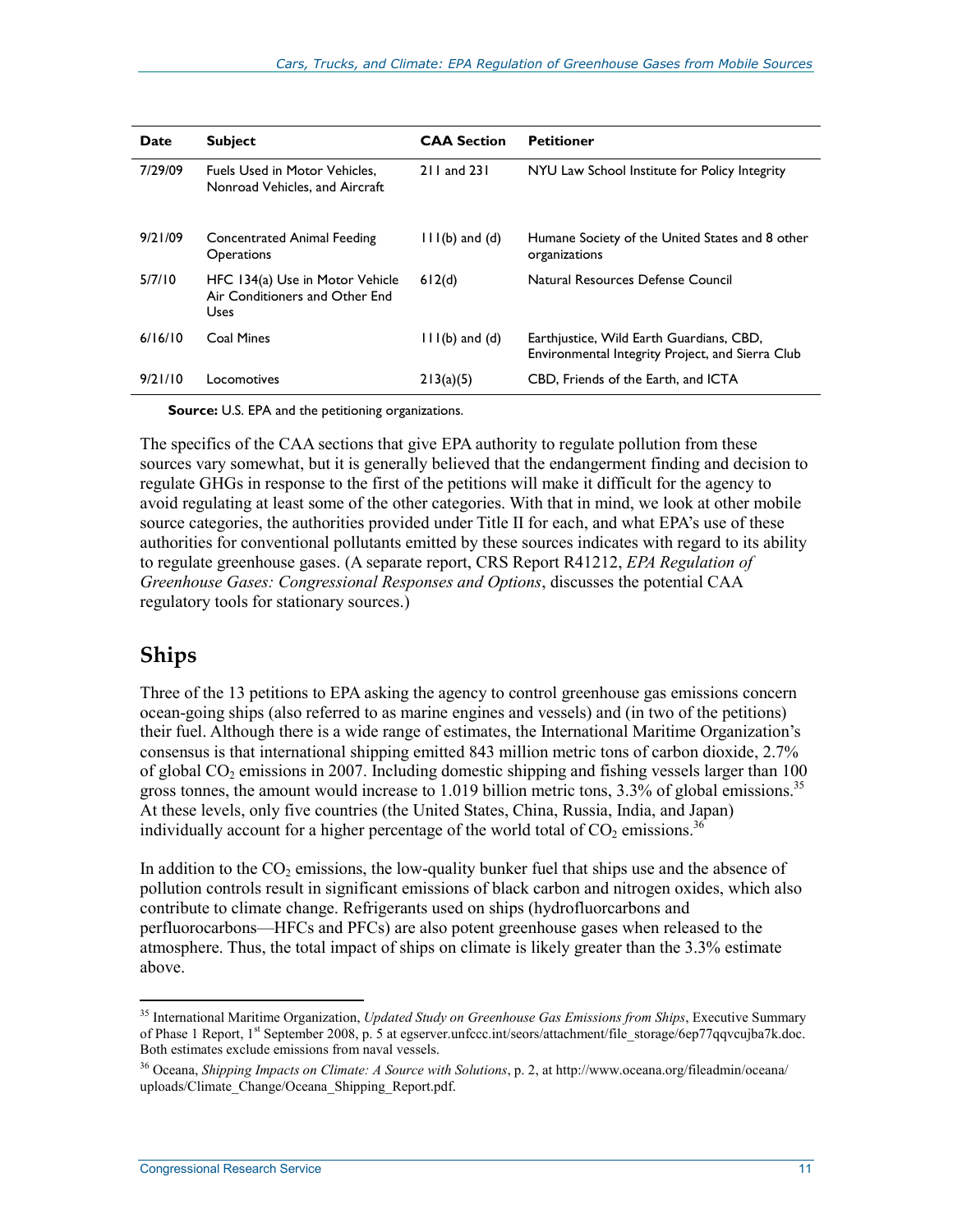The authority to control pollution from ships is found in Section  $213(a)(4)$  of the CAA, which provides general authority to the Administrator to promulgate standards for emissions other than carbon monoxide, oxides of nitrogen, and volatile organic compounds from "nonroad engines and vehicles."<sup>37</sup> Fuels are regulated separately under Section 211 of the act.

The language of Section 213 is similar to that for new motor vehicles in Section 202, except that in place of the words "cause, or contribute," Section 213 uses the phrase "significantly contribute": if the Administrator determines that emissions of GHGs from ships significantly contribute to air pollution which may reasonably be anticipated to endanger public health or welfare, she may promulgate such regulations as she deems "appropriate." Except for the specific conventional pollutants mentioned in Section  $213(a)(2)$ , there is no level of stringency (such as best available control technology) specified for prospective regulations. The Administrator may establish classes or categories of ships for the purposes of regulation. There is no deadline for the promulgation of standards, and in setting them, the Administrator may take into account costs, noise, safety, and energy factors associated with the application of technology.

A wide variety of measures might be undertaken to reduce emissions from shipping, from simple operational measures, such as reducing speed or using cleaner fuels, to various hull and propeller design features that would increase fuel economy. Reducing speed can save substantial amounts of fuel. A.P. Moller-Maersk, which operates the world's largest fleet of containerships, reported that it reduced its CO2 "footprint" per container shipped 15.6% between 2007 and 2011. According to the company, "reducing speed 5-10% does increase the number of days at sea, but reduces both fuel consumption and  $\overline{CO}_2$  emission by more than 15%."<sup>39</sup> The petitions to EPA also mention improved fleet deployment planning, use of shore-side power while in port, heat recovery systems, the use of sails as supplemental propulsion sources, and NOx controls, such as selective catalytic reduction (SCR) or exhaust gas recirculation, as potential emission control measures.

A complicating factor in the regulation of emissions from ocean-going vessels would be that, for the most part, their GHG emissions occur in international waters, and the sources (the ships) are not registered in the United States: according to California's petition, 95% of the fleet calling on U.S. ports is foreign-flagged. The petitioners assert that these factors are not a bar to EPA regulation, however, citing as precedent a Supreme Court case that held that the Americans with Disabilities Act could be applied to foreign-flagged cruise ships so long as the ADA-required accommodations did not interfere with the ships' internal affairs or require major, permanent modifications to the ships. $40$ 

<u>.</u>

 $37^3$  CO, NOx, and VOCs are regulated under  $\S213(a)(3)$ , which requires the imposition of best available control technology, and set a deadline for such regulation.

<sup>38</sup> Maersk Line, *Route 2*, Sustainability Progress Report, 2011, p. 16, at http://maersklineroute2.com/pdf/ Maersk%20Line%20-%20Sustainability%20Progress%20Report%202011.pdf.

<sup>&</sup>lt;sup>39</sup> See *Preparing for the Future*, The A.P. Moller—Maersk Group's Health, Safety, Security and Environment Report 2008, pp. 28-30, at http://media.maersk.com/da/PressReleases/2009/Documents/Maersk%20HSSE%202008\_Final.pdf.

 $40$  Spector v. Norwegian Cruiseline, 545 U.S. 119 (2005). In addition, according to the California petition, the United States can and does enforce pollution standards on ships in its territorial waters, "as can be seen by the fact that the National Park Service has imposed air pollutant emissions controls on cruise ships, including foreign-flagged cruise ships (the vast majority of such ships are foreign-flagged), that sail off the coast from Glacier Bay National Park, in Alaska." See People of the State of California Acting by and Through Attorney General Edmund G. Brown, Jr., "Petition for Rule Making Seeking the Regulation of Greenhouse Gas Emissions from Ocean-Going Vessels," October 3, 2007, p. 13. The cited regulations are at 36 CFR 13.65(b)(4). The *Federal Register* citation is 61 *Federal Register* (continued...)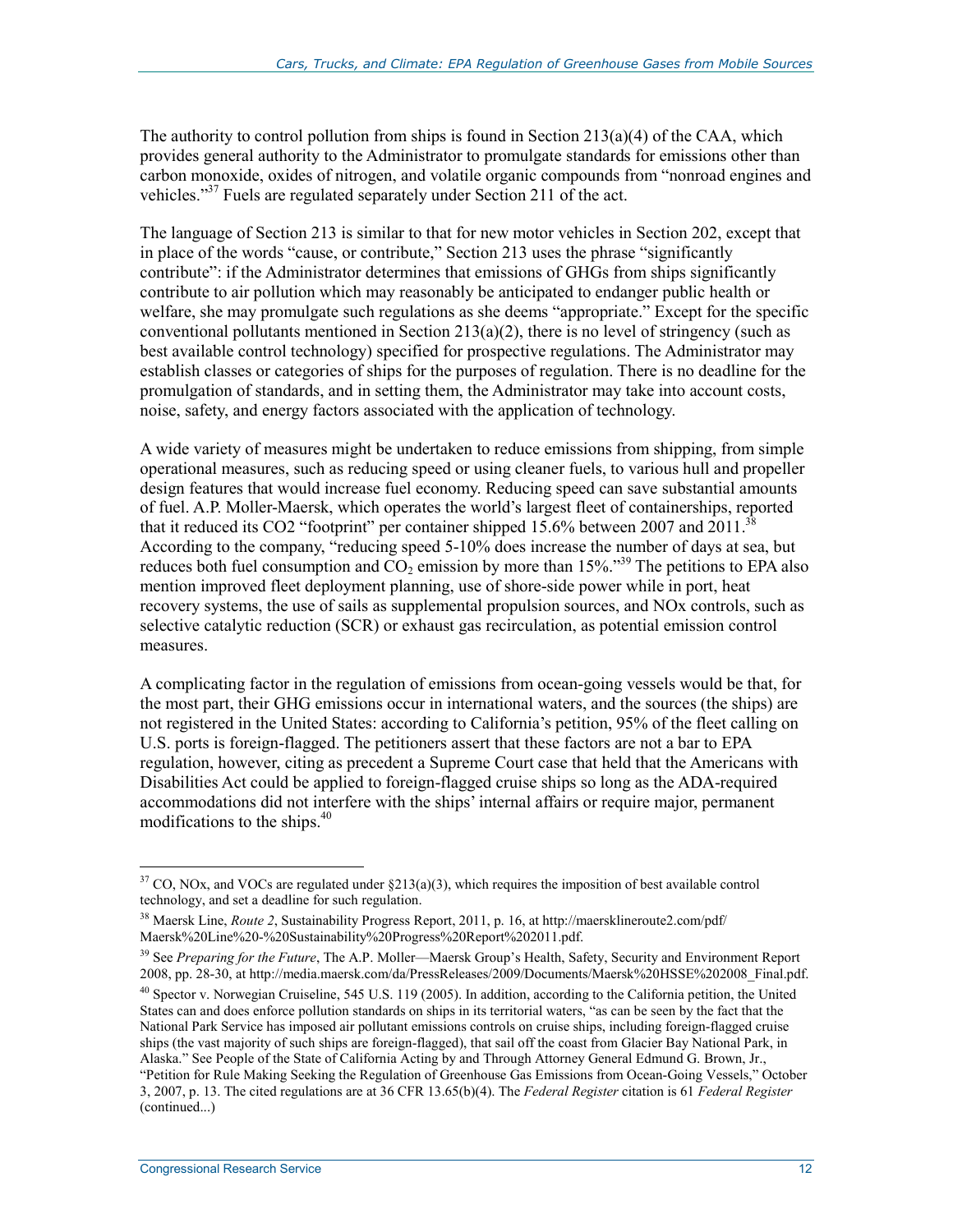In addition to petitioning for regulation of emissions from ships, the petitions from California and from Oceana et al. stated that EPA should regulate the composition of marine shipping vessel fuel to control global-climate-change-related emissions, or should require use of marine diesel fuel oil instead of bunker fuel. The purpose would be to limit the sulfur content of marine fuels and reduce NOx emissions. We discuss EPA's authority to regulate fuels in a separate section below, but note here that EPA, the state of California, and the International Maritime Organization are all moving forward with regulations to limit the sulfur content of bunker fuel for the purpose of reducing conventional pollutants. California's low sulfur fuel requirements went into effect July 1, 2009. In addition, on March 26, 2010, the International Maritime Organization (IMO) approved an EPA proposal that the entire U.S. coastline except portions of Alaska be designated as an Emission Control Area, subject to lower sulfur limits in bunker fuel. On July 15, 2011, the IMO officially added the waters around Puerto Rico and the U.S. Virgin Islands as Emission Control Areas.<sup>41</sup>

Sulfur emissions form fine particles of sulfate in the atmosphere, with significant impacts on public health and welfare. (For a further discussion of these impacts, see CRS Report RL34548, *Air Pollution and Greenhouse Gas Emissions from Ships*.) Although harmful as a conventional pollutant, sulfur emissions are thought by most experts to be beneficial or at least neutral in the climate context. Sulfates have a cooling effect on the atmosphere, since the particles tend to reflect solar radiation back into space rather than absorbing it. On the other hand, removing sulfur might be necessary to prevent the fouling of pollution control equipment that reduces other pollutants that do lead to warming.

### **Other Nonroad Engines**

Section 213 can also be used to regulate other nonroad vehicles and engines. A similar endangerment finding would first be required, following which the Administrator may promulgate such regulations as she deems appropriate to control emissions from the classes or categories of nonroad engines that she determines "significantly contribute" to the air pollution that endangers public health or welfare. The Administrator is to take into account costs, noise, safety, and energy factors in setting standards. There is no deadline for setting standards.

The nonroad sector is a broad category that includes construction equipment, farm equipment, forklifts, outdoor power equipment, lawn and garden equipment, and recreational vehicles. This group accounted for 199.7 million metric tons of  $CO<sub>2</sub>$  emissions in 2007, according to the two petitions requesting regulation (see **Table 3**),  $3.3\%$  of total U.S. emissions of  $CO<sub>2</sub>$  in that year. According to the ICTA petition, GHG emissions from the nonroad sector increased 49% between 1990 and 2005, a higher rate of emissions increase over the same period than for on-road vehicles (32%), aircraft (3%), boats and ships (36%), and rail (32%).<sup>42</sup>

 $\overline{a}$ 

<sup>(...</sup>continued)

<sup>27008, 27011 (</sup>May 30, 1996).

<sup>&</sup>lt;sup>41</sup> For information on the Emission Control Areas, see the EPA "Ocean Vessels and Large Ships" web page, at http://www.epa.gov/oms/oceanvessels.htm#emissioncontrol.

<sup>&</sup>lt;sup>42</sup> International Center for Technology Assessment et al., "Petition for Rulemaking Seeking the Regulation of Greenhouse Gas Emissions from Nonroad Vehicles and Engines," January 29, 2008, p. 5.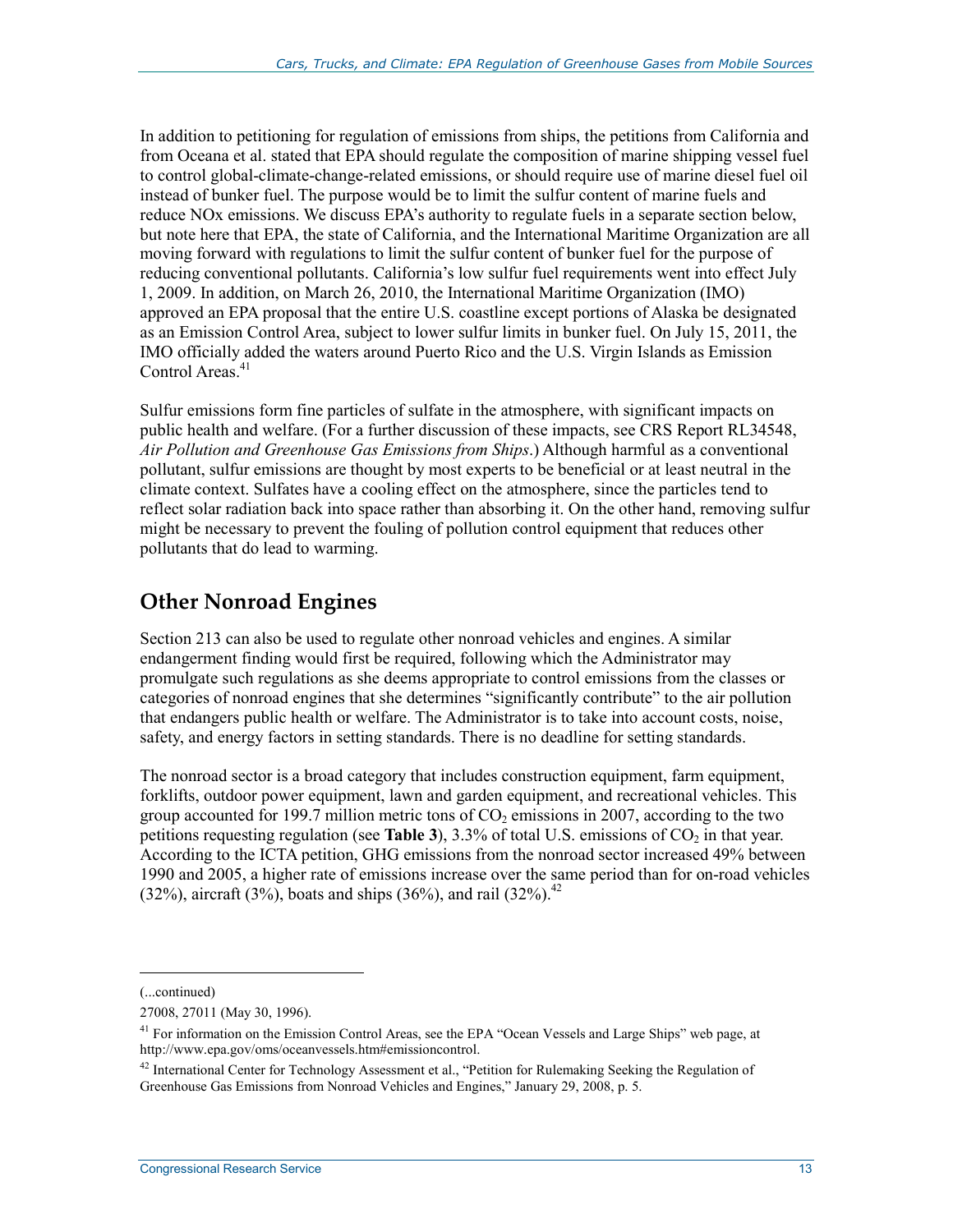| Category                                    | CO <sub>2</sub> Emissions | <b>Percent of Nonroad Total</b> |
|---------------------------------------------|---------------------------|---------------------------------|
| <b>Construction and Mining</b><br>Equipment | 63.9                      | 32.0%                           |
| Agricultural Equipment                      | 39.6                      | 19.8%                           |
| Industrial Equipment                        | 27.8                      | 13.9%                           |
| Lawn and Garden Equipment                   | 23.8                      | 11.9%                           |
| <b>Commercial Equipment</b>                 | 16.4                      | 8.2%                            |
| <b>Pleasure Craft</b>                       | 15.8                      | 7.9%                            |
| Recreational Equipment                      | 9.4                       | 4.7%                            |
| Logging Equipment                           | 1.9                       | $1.0\%$                         |
| Airport Equipment                           | 1.0                       | 0.5%                            |
| Railroad Equipment                          | 0.2                       | 0.1%                            |
| Total                                       | 199.7                     |                                 |
|                                             |                           |                                 |

#### Table 3. Nonroad Sector CO<sub>2</sub> Emissions, 2007, by Source Category (million metric tons)

**Source:** ICTA et al., *Petition for Rulemaking Seeking the Regulation of Greenhouse Gas Emissions from Nonroad Vehicles and Engines*. According to the petition, the emissions data were compiled by the Western Environmental Law Center using EPA's nonroad emissions model.

Given their smaller impact on overall emission levels, EPA has been slower to regulate conventional (criteria) pollutants from nonroad engines than from motor vehicles. Many of these engines had few emission control requirements for as many as 25 years after the regulation of automobiles. In the last decade, however, often following the lead of California, EPA has promulgated standards for many nonroad categories. Some of these standards, particularly for diesel-powered equipment and for lawn and garden equipment, have been technology-forcing. Others, such as for snowmobiles, have been less so.

In general, given the wide variety of engine types and sizes and the configurations of the equipment itself, the agency has based its standards on a review of individual subcategories and the technologies available to reduce emissions from specific types of machinery or equipment, rather than applying one across the board standard. Presumably, any GHG standards for this sector would take the same approach.

### **Locomotives**

On September 21, 2010, EPA received a petition from three environmental organizations to regulate GHG emissions and black carbon from locomotives. In 2012, locomotives emitted 46.9 million metric tons of greenhouse gases. Although this is less than 1% of total U.S. GHG emissions, GHG emissions from railroads increased by 20% between 1990 and 2012, five times the rate of increase for total U.S. emissions. In addition, locomotives emit substantial amounts of black carbon (i.e., soot), which is thought to have significant global warming potential through its ability to absorb solar radiation and to reduce the reflectivity of snow and ice. According to a report from NASA's Goddard Institute for Space Studies cited in the locomotive petition, "…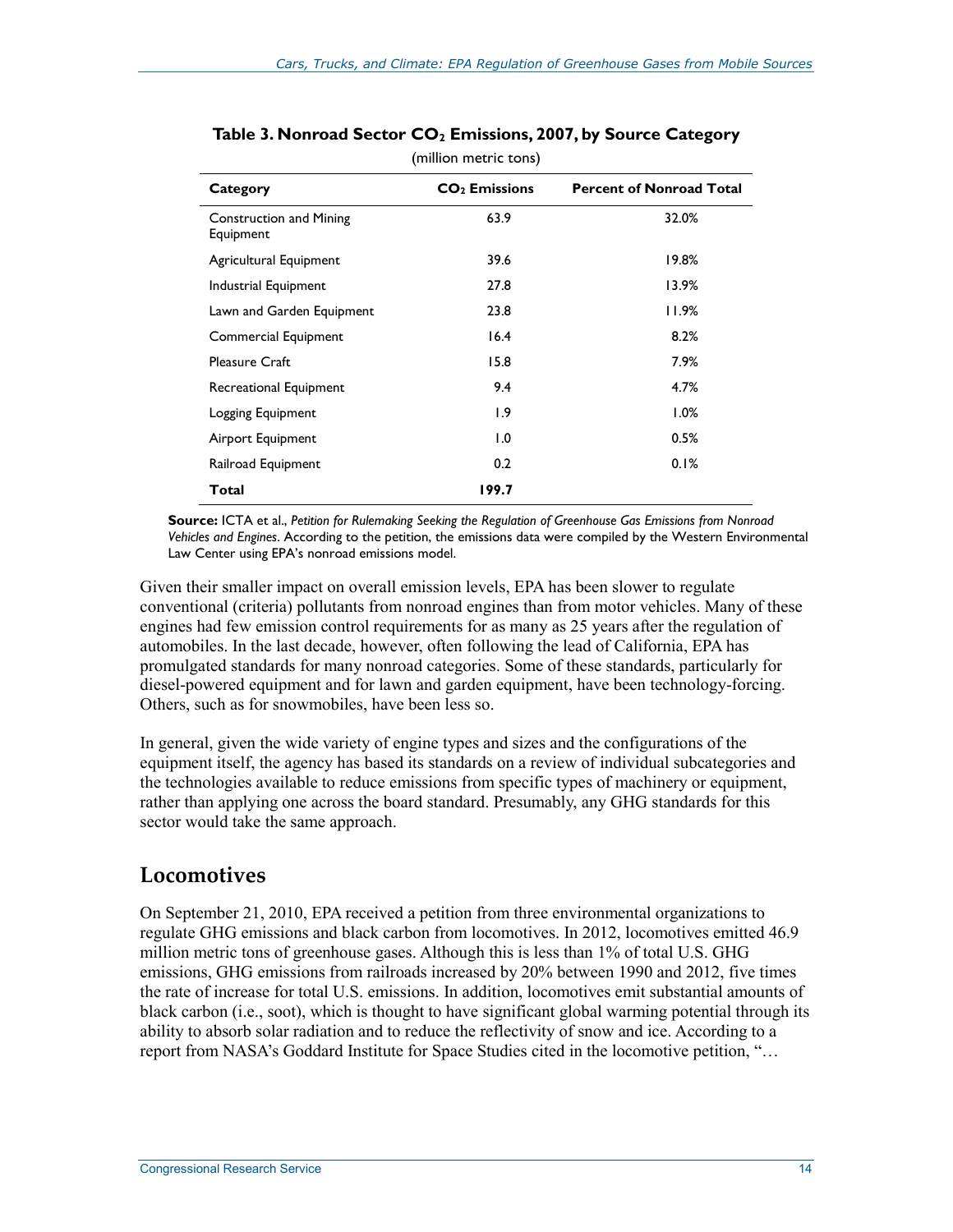black soot may be responsible for 25 percent of observed global warming over the past century."43 As a result, in addition to requesting that EPA set GHG emission standards for locomotives, the petition asks EPA to set standards for locomotives' black carbon emissions.

The CAA requires EPA to set emission standards for new locomotives (and new engines used in locomotives) in Section 213(a)(5). Unlike almost every other CAA section dealing with mobile sources, the locomotive subsection does not require an endangerment finding for the Administrator to act. Instead, it requires the Administrator to set standards that achieve the greatest degree of emission reduction achievable through the application of technology which she determines will be available, giving appropriate consideration to cost, noise, energy, and safety factors.

As it did with the medium- and heavy-duty truck category, EPA discussed several potential strategies for reducing GHG emissions from locomotives in its July 2008 Advance Notice of Proposed Rulemaking (ANPR).<sup>44</sup> The ANPR identified more than 20 strategies for reducing emissions from rail transport, including idle reduction equipment, auxiliary power units, hybrid engines, regenerative braking, and reduction of refrigerant leaks from railcars.

### **Aircraft**

1

EPA has also received petitions to regulate GHG emissions from aircraft and aircraft engines. In the United States, aircraft of all kinds are estimated to emit between 2.3% and 3.2% of the nation's total greenhouse gas emissions.<sup>45</sup> When other factors are considered, the impact of U.S. aviation on climate change is perhaps twice that size. These factors include the contribution of aircraft emissions to ozone formation, the water vapor and soot that aircraft emit, and the high altitude location of the bulk of aircraft emissions. (For additional information on aircraft GHG emissions, see CRS Report R40090, *Aviation and Climate Change*.)

Two December 2007 petitions requested that EPA address aircraft GHG emissions. Specifically, the petitions asked that EPA make a finding that aircraft GHG emissions endanger public health or welfare, and that the agency adopt regulations that allow a range of compliance approaches: these might include emission limits, operational practices, fees, a cap-and-trade system, minimizing engine idling time, employing single engine taxiing, or use of ground-side electricity measures to replace the use of fuel-burning auxiliary power units at airport gates.<sup>46</sup>

EPA has authority to regulate emissions from aircraft under Section 231 of the CAA. The language is similar to that for other mobile sources. It requires the Administrator to issue

<sup>&</sup>lt;sup>43</sup> U.S. National Aeronautics and Space Administration, Goddard Institute for Space Studies, "Black Soot and Snow: A Warmer Combination," December 22, 2003, at http://www.gcrio.org/OnLnDoc/pdf/black\_soot.pdf.

<sup>44</sup> U.S. EPA, "Regulating Greenhouse Gas Emissions Under the Clean Air Act," Advance Notice of Proposed Rulemaking, July 30, 2008, 73 *Federal Register* 44463-44464.

<sup>45</sup> U.S. EPA, *DRAFT Inventory of U.S. Greenhouse Gas Emissions and Sinks: 1990-2012,* February 21, 2014*,* Table 2- 15 and 2-3, at http://www.epa.gov/climatechange/ghgemissions/usinventoryreport.html. Percentages calculated by CRS. The lower percentage includes  $CO<sub>2</sub>$  emissions from consumption of fuel by military aircraft, general aviation, and domestic operation of commercial aircraft. The higher estimate includes  $CO<sub>2</sub>$  emissions from international air travel originating in the United States, as well.

<sup>46</sup> For a brief discussion of the petitions, see 73 *Federal Register* 44460, July 30, 2008. Some of these measures, such as minimizing engine idling time, employing single engine taxiing, and use of ground-side electricity measures to replace the use of fuel-burning auxiliary power units, are already widely used by the airlines as fuel-saving measures.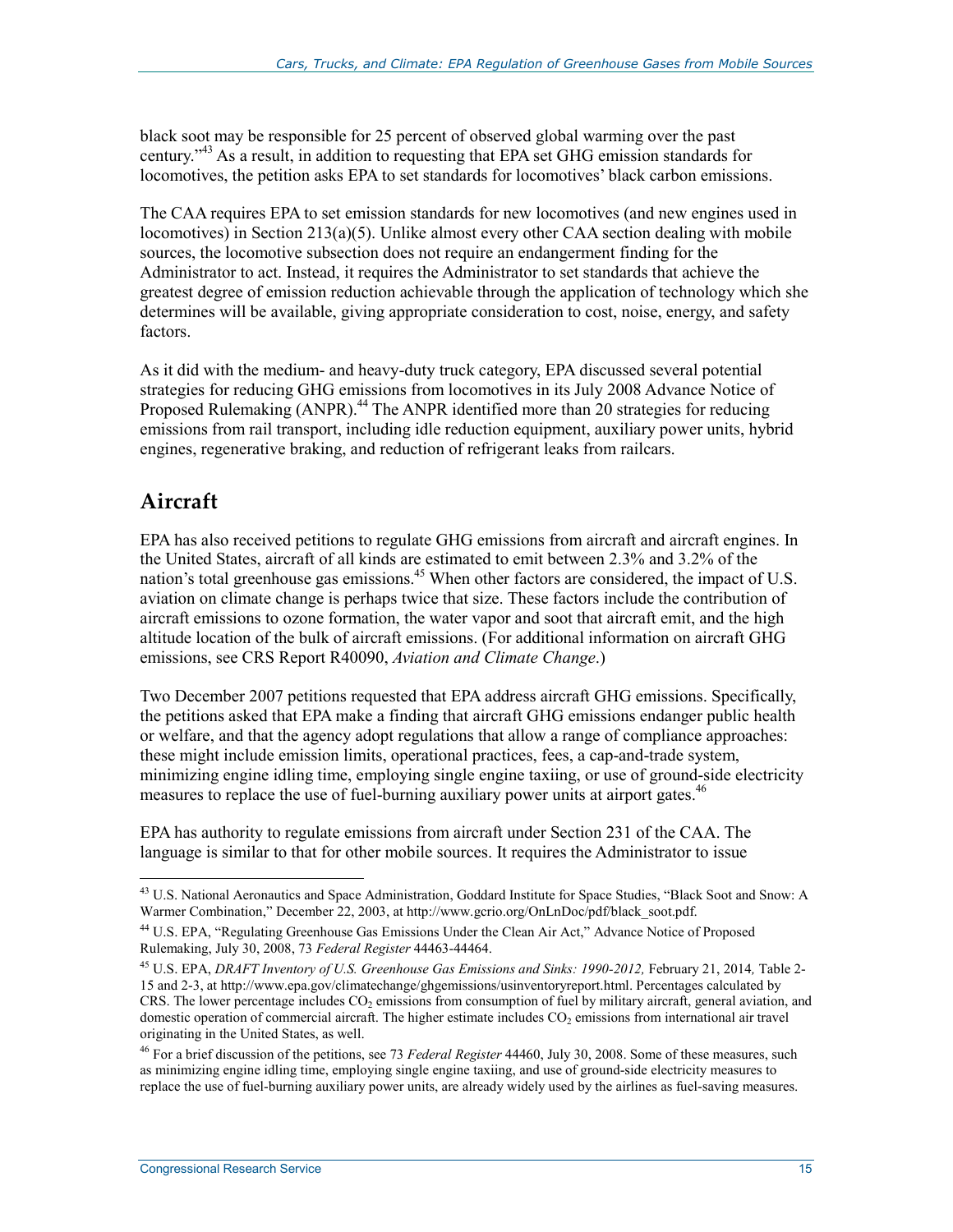standards for the emission of any air pollutant from any class or classes of aircraft engines which, in her judgment, causes or contributes to air pollution which may reasonably be anticipated to endanger public health or welfare. The regulations are to take effect "after such period as the Administrator finds necessary ... to permit the development and application of the requisite technology, giving appropriate consideration to the cost of compliance." But compared to other mobile sources, EPA's CAA authority vis-à-vis aircraft and aircraft engines contains an important difference: the Administrator must consult with the Administrator of the Federal Aviation Administration and the Secretary of Transportation in developing emission standards, and is not allowed to impose new standards if doing so would significantly increase noise and adversely affect safety. The President may also disapprove any such standards if the Secretary of Transportation finds that they would create a hazard to aircraft safety.

Unlike ships, aircraft operating in the United States are generally registered here: EPA has cited data that foreign carriers accounted for only 3% of major carrier operations in the United States in 1999.<sup>47</sup> Thus, whether GHG regulations could be applied to foreign flag carriers might seem to pose less of an issue, at least in terms of whether any potential regulations would address the bulk of the sector's U.S. emissions. On the other hand, international air travel is extremely competitive, and issues of whether regulations can be imposed on foreign carriers have already been raised in the context of the European Union's adoption of cap-and-trade requirements for international aviation as part of the EU Emissions Trading Scheme (EU-ETS), although these requirements have been delayed.<sup>48</sup> U.S. airlines generally maintain that the imposition of requirements on foreign-flag airlines (i.e., themselves, in the European Union) violates international trade agreements. Their preference is that any controls be negotiated through the International Civil Aviation Organization (ICAO) and be applied equally to all carriers.

EPA has rarely regulated emissions from aircraft without first negotiating international agreements through ICAO. ICAO's regulation of conventional pollutants from aircraft, unlike EPA's regulation of the same pollutants from motor vehicles, has consistently avoided forcing technology. The most recent standards for nitrogen oxides, for example, essentially ratified what the principal aircraft manufacturers had already achieved.<sup>4</sup>

Besides petitioning EPA for action on aviation emissions, environmental groups have brought suit in the District Court for the District of Columbia seeking to force EPA to respond to their petitions on aircraft, marine vessels, and nonroad engines and vehicles.<sup>50</sup> On July 5, 2011, the court found that EPA has a mandatory duty to determine whether aircraft emissions endanger public health or welfare, and may be sued for unreasonable delay in doing so. In March 2012, however, the court ruled that plaintiffs had not shown that EPA had unreasonably delayed such a  $decision.<sup>51</sup>$ 

<sup>47</sup> U.S. EPA, Office of Air and Radiation*, Emission Standards and Test Procedures for Aircraft and Aircraft Engines, Summary and Analysis of Comments*, November 2005, p. 10, at http://www.epa.gov/oms/regs/nonroad/aviation/ 420r05004.pdf.

<sup>48</sup> For more information, see CRS Report R42828, *Update on Controlling Greenhouse Gases from International Aviation*, by Jane A. Leggett.

<sup>49 &</sup>quot;EPA Proposal to Bring Certain Aircraft Up to International Engine Standard," *Daily Environment Report*, September 30, 2003.

<sup>50</sup> Center for Biological Diversity v. U.S. EPA, 794 F.Supp. 2d 151 (D.D.C. 2011).

<sup>&</sup>lt;sup>51</sup> Center for Biological Diversity v. U.S. EPA, 2012 Westlaw 967662 (D.D.C. March 20, 2012).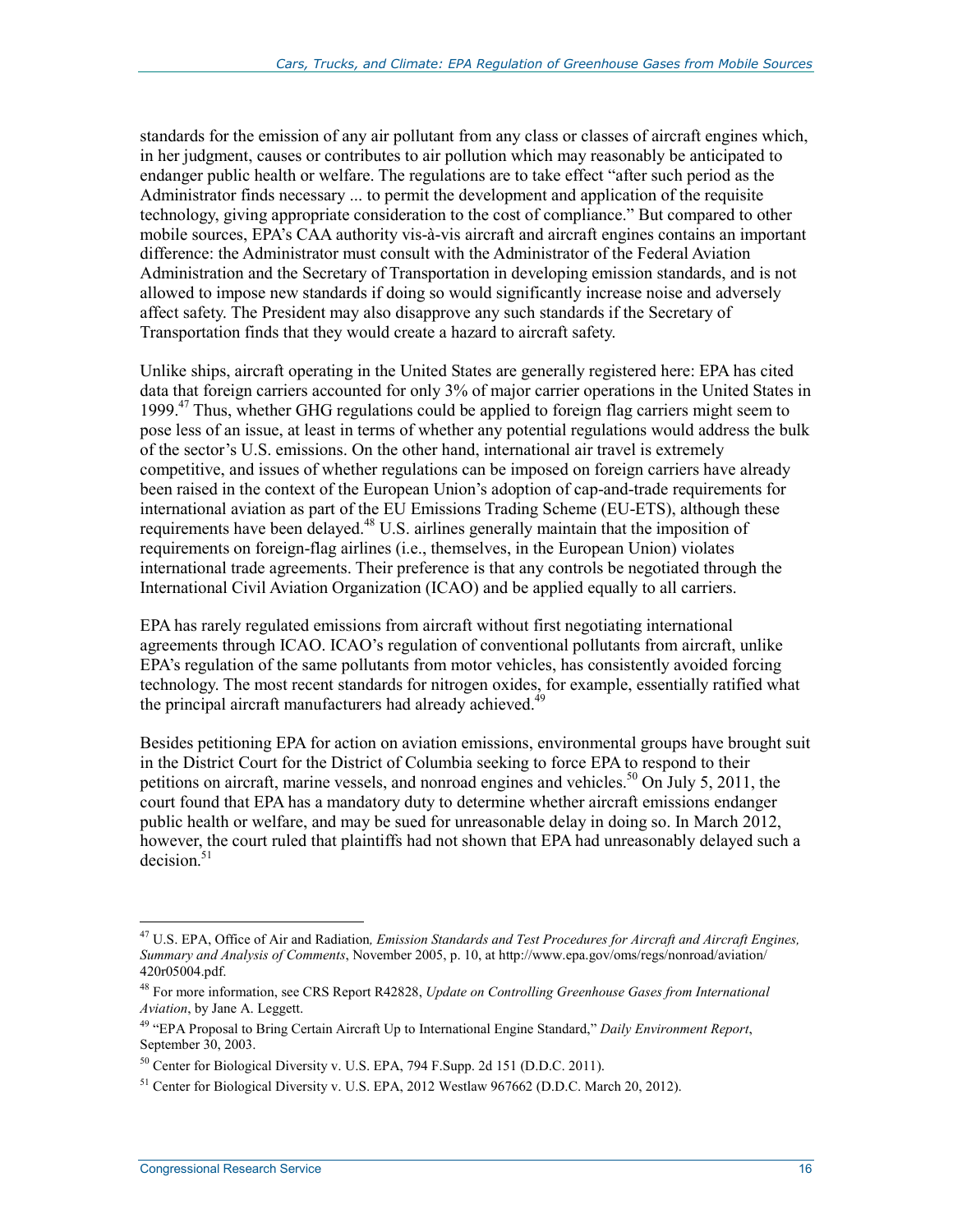#### **Fuels**

Fuel regulation, whether of bunker fuel, gasoline, or any other type of fuel used in motor vehicles, their engines, or non-road vehicles and engines, is authorized under Section 211 of the CAA. Section 211 gives the Administrator authority to control or prohibit the manufacture and sale of any fuel or fuel additive if she concludes that its emission products may endanger public health or welfare, or if they will impair to a significant degree the performance of emission control devices. As with the regulation of engines and vehicles themselves, the Administrator is given substantial leeway in the design and implementation of fuel regulations and there is no deadline for their promulgation even after an endangerment finding is made.

GHG emissions from fuels have already been targeted for regulation by the state of California.<sup>52</sup> On April 15, 2010, California's Office of Administrative Law approved regulations to implement the California Low Carbon Fuel Standard, which had been under development since 2007. The standard's goal is to reduce GHG emissions from transportation fuels per unit of energy 10% by 2020. The regulations address emissions from the production, transportation, and consumption of gasoline, diesel fuel, and their alternatives, including biofuels. They envision compliance both through the use of lower carbon fuels and through the development of more efficient, advancedtechnology vehicles, such as plug-in hybrids, electric vehicles, and hydrogen fuel cells.

As has been the case with motor vehicles, California has often led the way in the development of cleaner conventional fuels through technology-forcing regulation, with U.S. EPA later adopting similar standards. Thus, many view the Low Carbon Fuel Standard as the prototype of another possible use of existing CAA authority to regulate greenhouse gas emissions nationally. On July 29, 2009, the Institute for Policy Integrity at NYU Law School petitioned EPA to establish a capand-trade system to limit greenhouse gas emissions from fuels used in motor vehicles, nonroad vehicles, and aircraft.

Regulation of fuels would be a way for California or U.S. EPA to obtain reductions from existing vehicles and engines. As noted earlier, the slow turnover of the vehicle fleet means that emission reductions from new vehicles will only gradually affect emission levels from the fleet as a whole. By requiring low carbon fuels, California and EPA could obtain GHG reductions from the entire fleet more quickly.

On the other hand, measuring the carbon content of fuels is more complicated than it may seem, particularly if one considers the life-cycle emissions, including indirect impacts of production. EPA has been embroiled in a controversy over this issue already, as it attempted to develop a methodology for measuring greenhouse gas emissions from biofuels, as required by the Energy Independence and Security Act of 2007 (P.L. 110-140).<sup>53</sup> For regulations implementing this provision, EPA developed and later modified a methodology to measure the GHG effects of indirect land-use changes, such as the switching of land from forest to cropland.<sup>54</sup>

 $52$  For more information, see http://www.arb.ca.gov/regact/2009/lcfs09/lcfs09.htm. For additional background, see CRS Report R40078, *A Low Carbon Fuel Standard: State and Federal Legislation and Regulations*.

 $53$  Section 202 of the act mandates the use of "advanced biofuels"—fuels produced from non-corn feedstocks and with 50% lower lifecycle greenhouse gas emissions than petroleum fuel—starting in 2009. Of the 36 billion gallons of renewable fuel required in 2022, at least 21 billion gallons must be advanced biofuel.

<sup>54</sup> For information, see CRS Report R40460, *Calculation of Lifecycle Greenhouse Gas Emissions for the Renewable Fuel Standard (RFS)*.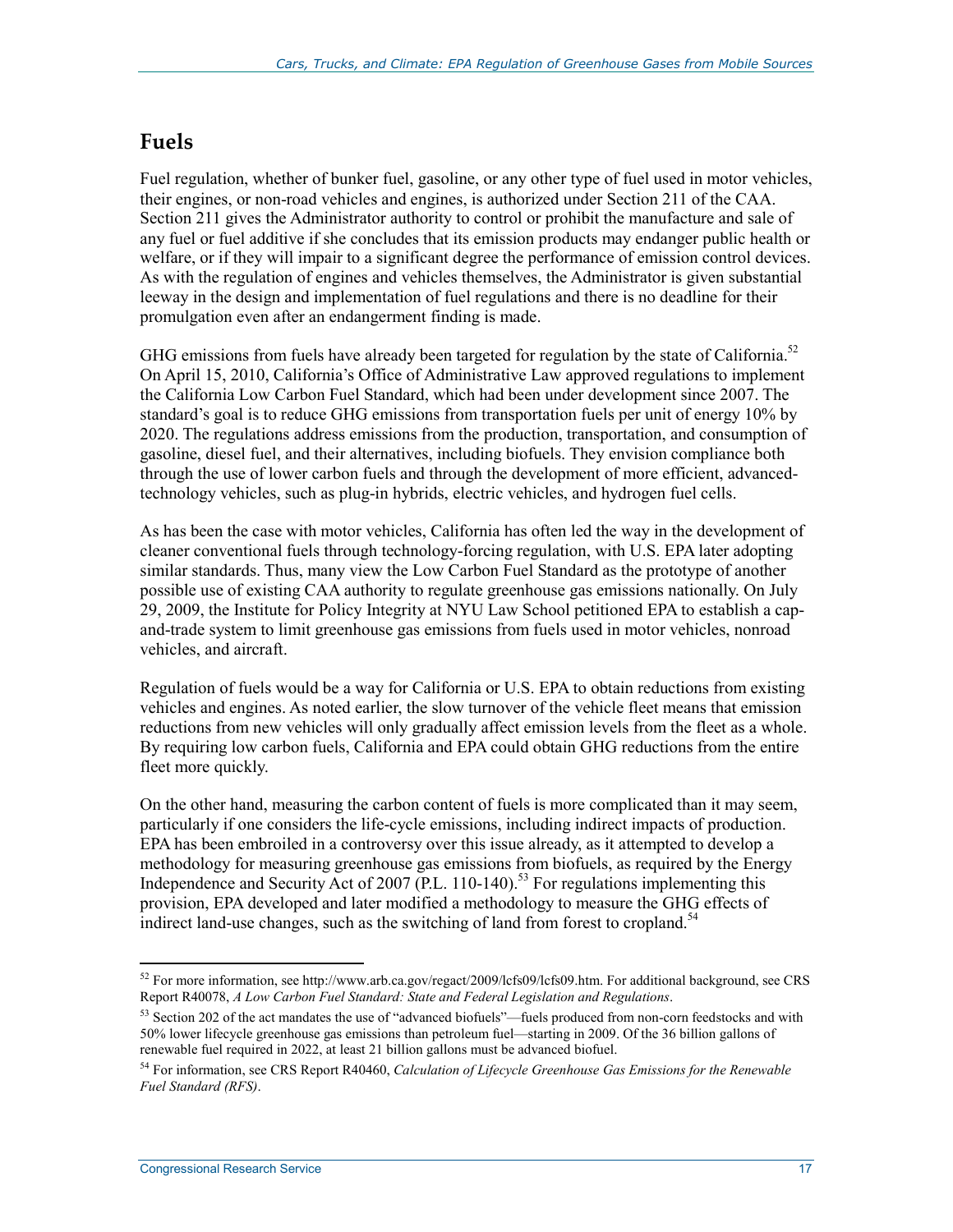## **Conclusion**

**Table 4** summarizes EPA's existing authorities over mobile source GHG emissions and the emissions of each of the sectors discussed in this report. Given the Supreme Court's remand in *Massachusetts v. EPA*, the agency has focused its efforts on motor vehicles, which, as **Table 4** shows, account for the majority of mobile source GHG emissions. The information in the table is now somewhat dated, but it is still useful in giving a sense of the relative importance of various categories of sources of GHG emissions.

By issuing endangerment findings similar to the one it issued for motor vehicles, EPA could move forward to control GHG emissions from other categories of mobile sources and/or their fuels. On the other hand, by focusing on the setting of emission standards for passenger cars, light duty trucks, and medium- and heavy-duty trucks, EPA will have addressed the categories responsible for more than three-fourths of all mobile source GHG emissions. The next largest category, aircraft, has rarely been the subject of EPA regulation unless the International Civil Aviation Organization (ICAO) has first agreed on standards. Other mobile source categories are less significant: each accounted for less than 1% of total U.S. emissions in 2007.

Thus, besides strengthening its car and truck standards, EPA is expanding its focus to stationary sources. Stationary sources account for about 70% of the nation's GHG emissions; within that group electric power plants account for about one-third of all U.S. GHG emissions, a higher percentage of the nation's total than all mobile sources combined. New and modified power plants (as well as other major stationary sources) have been subject to permit requirements and the imposition of Best Available Control Technology for newly constructed facilities since January 2, 2011, under EPA's interpretation of Section 165 of the CAA. The agency also expects to promulgate New Source Performance Standards for GHG emissions from new and existing electric power plants by 2015. (For additional discussion, see CRS Report R41212, *EPA Regulation of Greenhouse Gases: Congressional Responses and Options* and CRS Report R43127, *EPA Standards for Greenhouse Gas Emissions from Power Plants: Many Questions, Some Answers.*)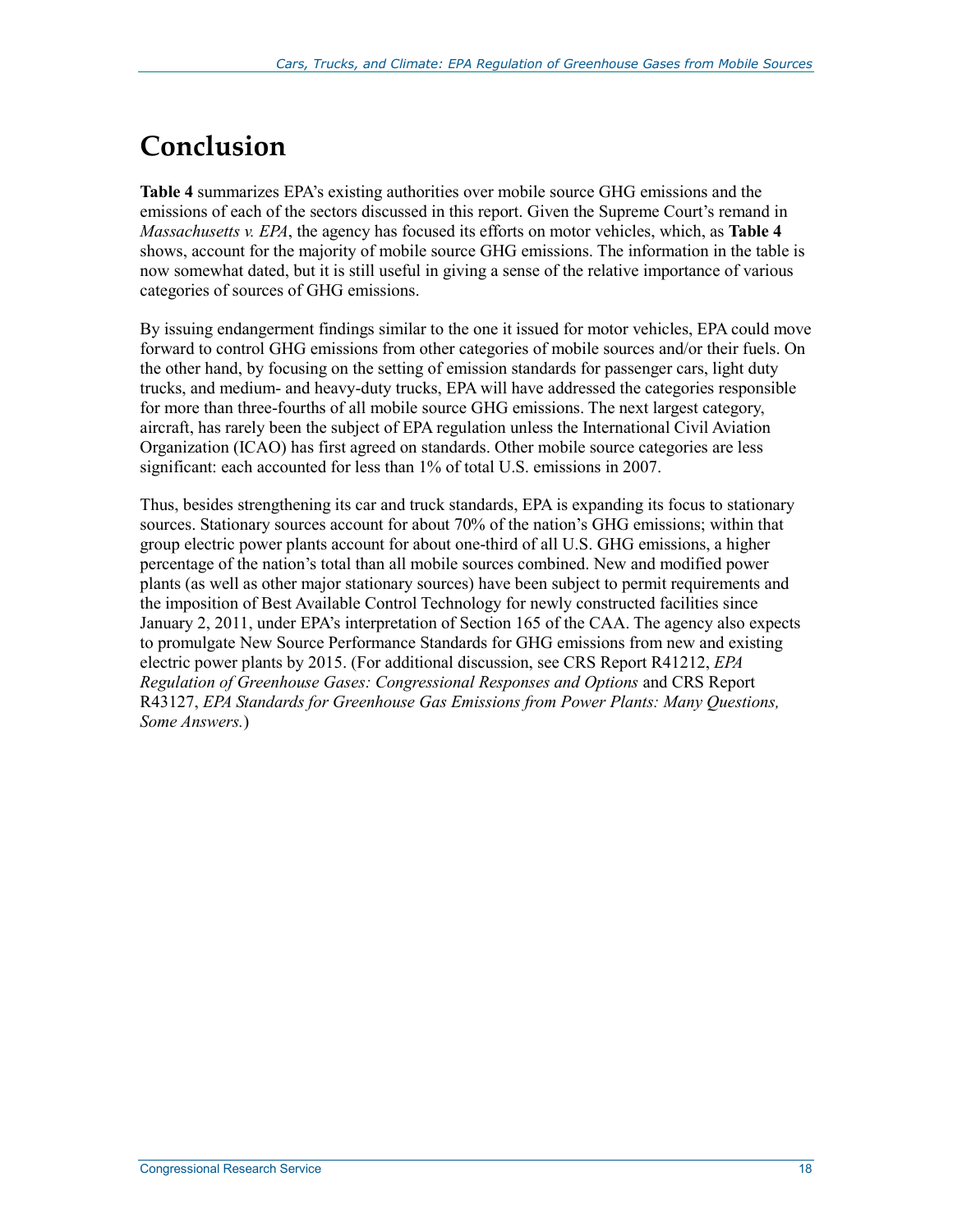#### **Table 4. Categories of Sources Whose GHG Emissions Can Be Regulated Under Title II of the Clean Air Act**

| Category                                     | <b>CAA Authority</b><br>(Section #) | <b>Estimated 2007</b><br><b>GHG Emissions</b><br>(million tons<br>CO <sub>2</sub> -equivalent) | <b>Percent of Total</b><br><b>U.S. GHG</b><br><b>Emissions in 2007</b> |
|----------------------------------------------|-------------------------------------|------------------------------------------------------------------------------------------------|------------------------------------------------------------------------|
| Passenger Cars                               | 202                                 | 671.6                                                                                          | 9.4%                                                                   |
| <b>Light Duty Trucks</b>                     | 202                                 | 569.9                                                                                          | 8.0%                                                                   |
| Medium- and<br>Heavy-Duty<br><b>Trucks</b>   | 202                                 | 425.2                                                                                          | 5.9%                                                                   |
| Aircraft (domestic<br>operation)             | 231                                 | 171.8                                                                                          | 2.4%                                                                   |
| Construction and<br>Mining Equipment         | 213                                 | 63.9                                                                                           | 0.9%                                                                   |
| Ships and Other<br><b>Boats</b> <sup>a</sup> | 213                                 | 55.2                                                                                           | 0.8%                                                                   |
| Locomotives                                  | 213                                 | 54.3                                                                                           | 0.8%                                                                   |
| Agricultural<br>Equipment                    | 213                                 | 39.7                                                                                           | 0.6%                                                                   |
| Industrial<br>Equipment                      | 213                                 | 27.8                                                                                           | 0.4%                                                                   |
| Lawn and Garden<br>Equipment                 | 213                                 | 23.8                                                                                           | 0.3%                                                                   |
| Commercial<br>Equipment                      | 213                                 | 16.4                                                                                           | 0.2%                                                                   |
| Pleasure Craft                               | 213                                 | 15.8                                                                                           | 0.2%                                                                   |
| <b>Buses</b>                                 | 202                                 | 12.5                                                                                           | 0.2%                                                                   |
| Recreational<br>Equipment                    | 213                                 | 9.4                                                                                            | 0.1%                                                                   |
| Motorcycles                                  | 202                                 | 2.1                                                                                            | < 0.1%                                                                 |
| Logging Equipment                            | 213                                 | 1.9                                                                                            | < 0.1%                                                                 |
| Airport Equipment                            | 213                                 | 1.0                                                                                            | < 0.1%                                                                 |
| Railroad<br>Equipment                        | 213                                 | 0.2                                                                                            | $< 0.1\%$                                                              |
| <b>Totala</b>                                |                                     | 2,162.5                                                                                        | 30.2%                                                                  |

(assuming an endangerment finding for the category)

**Source:** U.S. EPA and ICTA.

a. Does not include international bunker fuel.